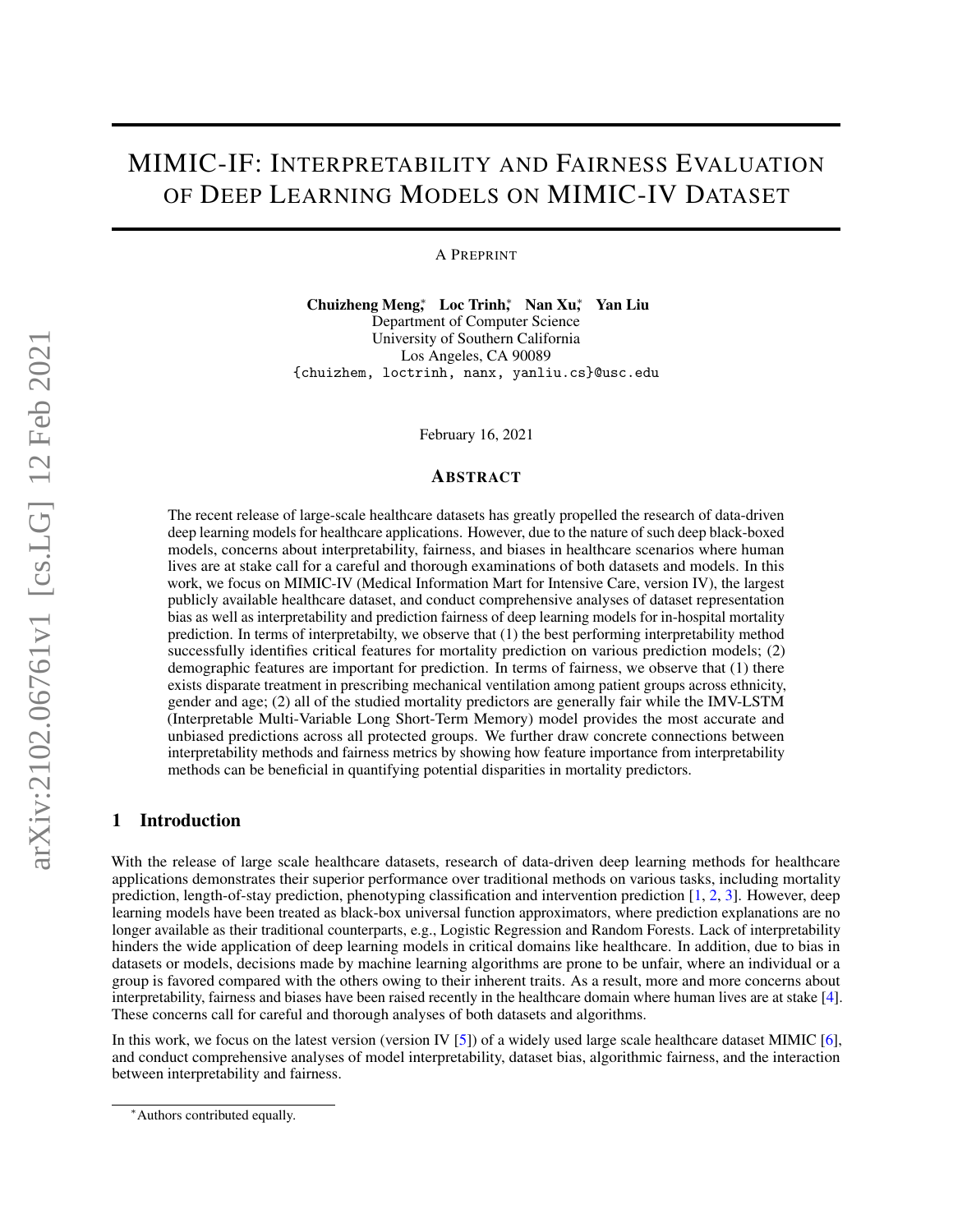Interpretability evaluation. First, we evaluate the performance of common interpretability methods for feature importance estimation on multiple deep learning models trained for the mortality prediction task. Due to the complexity of dynamics in electronic health record data, there is no access to the ground truth of feature importance. Therefore, we utilize ROAR (remove and retrain) [\[7\]](#page-18-6) to quantitatively evaluate different feature importance estimations. On all models considered, the ArchDetect [\[8\]](#page-18-7) outperforms other interpretation methods in feature importance estimation.Then we qualitatively analyze the feature importance estimation results given by ArchDetect, and verify its effectiveness based on the observations that it successfully identifies critical features for mortality prediction. We also find that demographic features are important for prediction, which leads to our following analyses of dataset bias and algorithmic fairness.

Dataset bias and algorithmic fairness. We adopt the following commonly used demographic features as protected attributes: 1) *ethnicity*, 2) *gender*, 3) *marital status*, 4) *age*, and 5) *insurance type*. For dataset bias, we analyze the average adoption and duration of five types of ventilation treatment on patients from different groups. There exists treatment disparity among patient groups split by different protected attributes, which is most evident across different ethnic groups: Black and Hispanic cohorts are less likely to receive ventilation treatments, as well as shorter treatment duration on average. However, there are multiple confounders that may lead to the observed disparity in treatment, which adds the difficulty of identifying intentional discriminations. Hence we call for a close look at causal analysis for a better understanding. For algorithmic fairness, we evaluate the performance of state-of-the-art machine learning approaches for mortality prediction in terms of AUC-based fairness metrics. Experiment results indicate a strong correlation between mortality rates and fairness: machine learning approaches tend to obtain lower AUC scores on groups with higher mortality rates. Meanwhile, all of the studied mortality predictors are fair in general while IMV-LSTM [\[9\]](#page-18-8) performs the best overall across protected groups.

Interactions between interpretability and fairness. We examine the interaction of interpretability and fairness by drawing connections between feature importance and fairness metrics. Furthermore, we observe substantial disparities in the importance of each demographic feature used for in-mortality prediction across the protected subgroups, which raises a concern whether these demographic features should be used in mortality prediction.

In summary, our main contributions are:

- We give quantitative evaluation of various interpretability methods for feature importance estimation on deep learning models in the context of mortality prediction. It is observed that the best performing interpretability method successfully identifies critical features for mortality prediction on various prediction models. Also demographic features are important for prediction.
- For dataset bias, we observe treatment disparity among patient groups split by different protected attributes.
- For algorithmic fairness, we find that all of the studied mortality predictors are fair in general while the IMV-LSTM model performs the best overall across different protected groups.
- We also examine the interaction between interpretability and fairness, and observe disparities of feature importance among demographic subgroups.

## 2 Related Work

#### 2.1 Interpretability Evaluation

#### 2.1.1 Aspects of Interpretability of Deep Learning Models

Due to the complexity of deep learning models, interpretability research has developed diversely, and many methods have been used to interpret how a deep learning model works from various aspects, including: (1) *Feature importance estimation* [\[10,](#page-18-9) [11,](#page-18-10) [12,](#page-18-11) [13,](#page-18-12) [14,](#page-18-13) [15,](#page-18-14) [16,](#page-18-15) [17,](#page-18-16) [18,](#page-18-17) [19,](#page-18-18) [20\]](#page-18-19). For a given data sample, these methods estimate the importance of each individual input feature with respect to a specified output. (2) *Feature interaction attribution* [\[8,](#page-18-7) [21,](#page-18-20) [22,](#page-18-21) [23,](#page-18-22) [24,](#page-18-23) [25\]](#page-19-0). In addition to estimating the importance of individual features, these methods analyze how interactions of feature pairs/groups contribute to predictions. (3) *Neuron/layer attribution* [\[26,](#page-19-1) [27,](#page-19-2) [28,](#page-19-3) [29,](#page-19-4) [20\]](#page-18-19). These methods estimate the contribution of specified layers/neurons in the model. (4) *Explanation with high-level concepts* [\[30,](#page-19-5) [31,](#page-19-6) [32\]](#page-19-7). These methods interprete deep learning models with human-friendly concepts instead of importance of low-level input features. In this paper, we focus on feature importance estimation due to its importance and the completeness of its evaluation methods.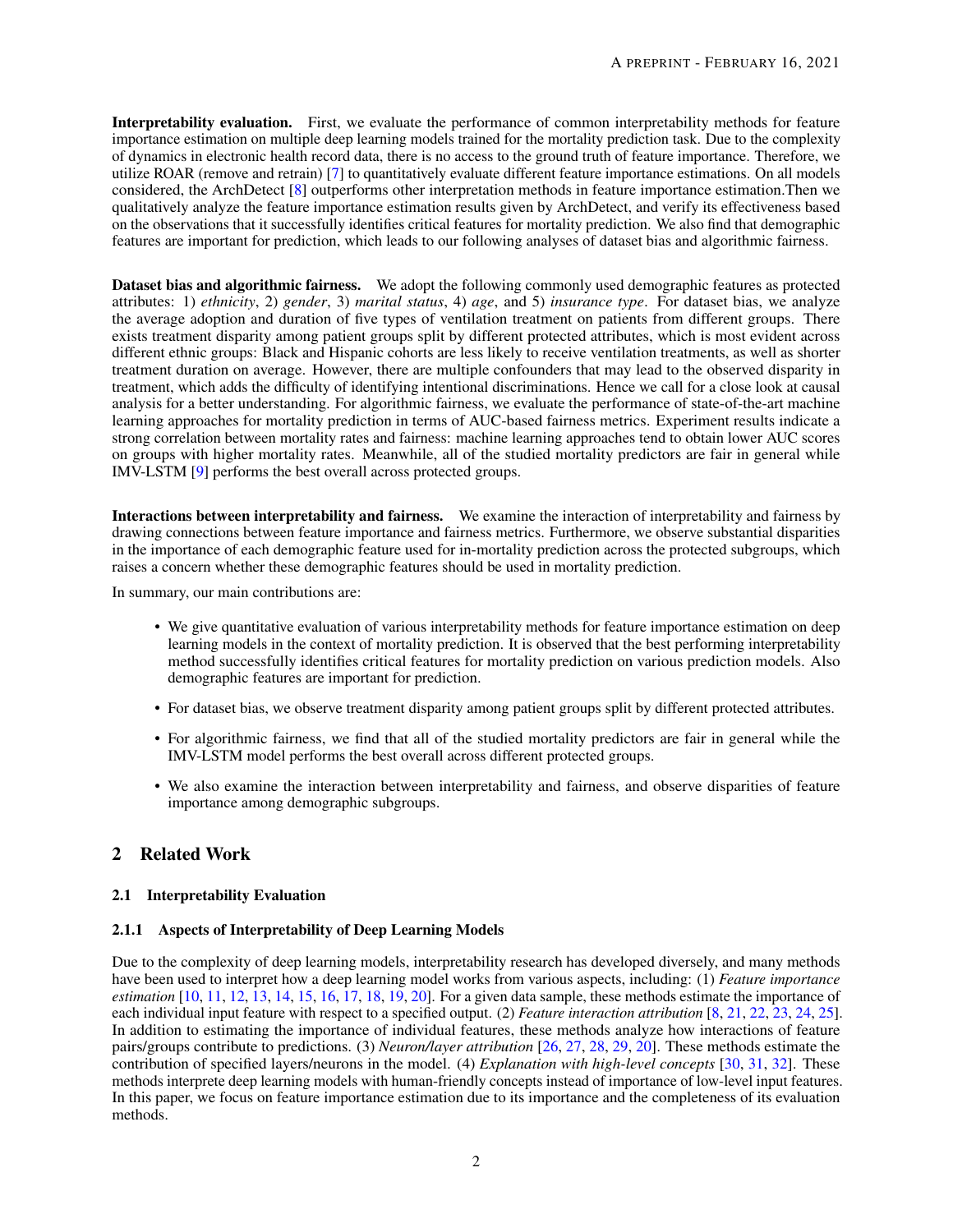#### 2.1.2 Evaluation of Feature Importance Interpretation

Since feature importance estimation assigns an importance score for each input feature, the evaluation of results is equivalent to the evaluation of binary classification results when the ground truth of feature importance is available, where the label indicates whether the feature is important for the problem. [\[33\]](#page-19-8) constructs synthetic datasets with feature importance labels for evaluation. [\[34\]](#page-19-9) obtains feature importance labels from both manually constructed tasks and domain experts. [\[35\]](#page-19-10) derives importance labels from tasks with graph-valued data with computable ground truths. However, these evaluation methods require the accessibility of ground truth labels, which is hard to fulfill and is usually the problem itself we need to solve in domains such as healthcare.

For evaluation without ground truth, A common strategy to evaluate feature importance estimation is to measure the degradation of model performance with the gradual removal of features estimated to be important. [\[36\]](#page-19-11) pertubates features ranked by importance in test samples and calculate the area over the MoRF curve (AOPC): a higher AOPC means the information disappears faster with feature removal and indicates a better importance estimation. [\[7\]](#page-18-6) remove features from the entire dataset and retrain the model when obtaining AOPC, which excludes the interference of data distribution shifting. [\[33\]](#page-19-8) replace features with known feature distributions for evaluation on synthetic tasks to ensure the consistency of data distribution. In this paper, we utilize the evaluation in [\[7\]](#page-18-6).

#### 2.2 Fairness Evaluation

#### 2.2.1 Bias and Fairness in Machine Learning

With the open access to large-scale datasets and the development of machine learning algorithms, more decisions in the real world are made by machine learning algorithms with or without human's intervention, e.g., job advertisements promoting [\[37\]](#page-19-12), facial recognition [\[38\]](#page-19-13), treatment recommendation [\[39\]](#page-19-14), etc. Due to bias in datasets or models, decisions made by machine learning algorithms are prone to be unfair, where an individual or a group is favored compared with the others owing to their inherent traits. One well-known example is the software COMPAS (Correctional Offender Management Profiling for Alternative Sanctions), which was found a bias against African-Americans to assign a higher risk score of recommitting another crime than to Caucasians with the same profile [\[40\]](#page-19-15).

Based on the general assumption that the algorithm itself is not coded to be biased, the decision unfairness can be attributed to biases in the data, which is likely to be picked up and amplified by the trained algorithm [\[41\]](#page-19-16). Three major sources of data biases are [\[41\]](#page-19-16): 1) *Biased Labels:* the ground-truth labels for the machine learning algorithms to predict are biased; 2) *Imbalanced representation:* imbalanced representation of different demographic groups occurs when some protected groups are underrepresented with fewer observations in the dataset compared with other groups; 3) *Data Quality Disparity:* data from protected groups might be less complete or accurate during data collecting and processing. Mostly widely considered traits, such as gender, age, ethnicity, marital status, are considered as protected or sensitive attributes in literature [\[42\]](#page-19-17). Fairness has been defined in various ways considering different contexts or applications, two of them are the most widely leveraged for bias detection and correction: *Equal Opportunity*, where the predictions are required to have equal true positive rate across two demographics, and *Equalized Odds*, where an additional constraint is put on the predictor to have equal false positive rate  $[43]$ . To derive fair decisions with machine learning algorithms, three categories of approaches have been proposed to mitigate biases [\[44,](#page-19-19) [42\]](#page-19-17): 1)*Pre-processing:* the original dataset is transformed so that the underlying discrimination towards some groups is removed  $[45]$ ; 2) *In-processing:* either by adding a penalization term in the objective function [\[46\]](#page-19-21) or imposing a fairness-relevant constraint [\[47\]](#page-20-0); 3) *Post-processing:* further recompute the results from predictors to improve fairness [\[48\]](#page-20-1).

#### 2.2.2 Bias and Fairness in MIMIC-III

With clinical notes [\[49,](#page-20-2) [50\]](#page-20-3) or temporal measurements [\[51,](#page-20-4) [52,](#page-20-5) [4\]](#page-18-3) or both [\[53\]](#page-20-6) from MIMIC-III considered, fairness evaluation and bias mitigation have been studied recently for tasks such as mortality prediction [\[53,](#page-20-6) [49,](#page-20-2) [50,](#page-20-3) [51,](#page-20-4) [52,](#page-20-5) [4\]](#page-18-3), phenotyping [\[53,](#page-20-6) [50\]](#page-20-3), readmission [\[51\]](#page-20-4), length of stay [\[52\]](#page-20-5), etc. To evaluate data and prediction fairness for the aforementioned healthcare tasks, attributes like ethnicity [\[53,](#page-20-6) [49,](#page-20-2) [50,](#page-20-3) [52,](#page-20-5) [4\]](#page-18-3), gender [\[53,](#page-20-6) [50,](#page-20-3) [52\]](#page-20-5), insurance [\[53,](#page-20-6) [50\]](#page-20-3), age [\[49\]](#page-20-2) and language [\[50\]](#page-20-3), are considered most often to split patients into different protected groups.

When making medical decisions based on text data like clinical notes, word embeddings, used as machine learning inputs, have been demonstrated to propagate unwanted relationships with regard to different genders, language speakers, ethnicities, and insurance groups [\[53,](#page-20-6) [50\]](#page-20-3). With respect to gender and insurance type, differences in accuracy and therefore machine bias has been observed for mortality prediction [\[51\]](#page-20-4). To mitigate biases and improve prediction fairness, Chen *et al.* argued that collecting data with adequate sample sizes and predictive variables measures is an effective approach to reduce discrimination without sacrificing accuracy [\[4\]](#page-18-3). Martinez *et al.* proposed an in-processing approach where the fairness problem is characterized as a multi-objective optimization task, where the risk for each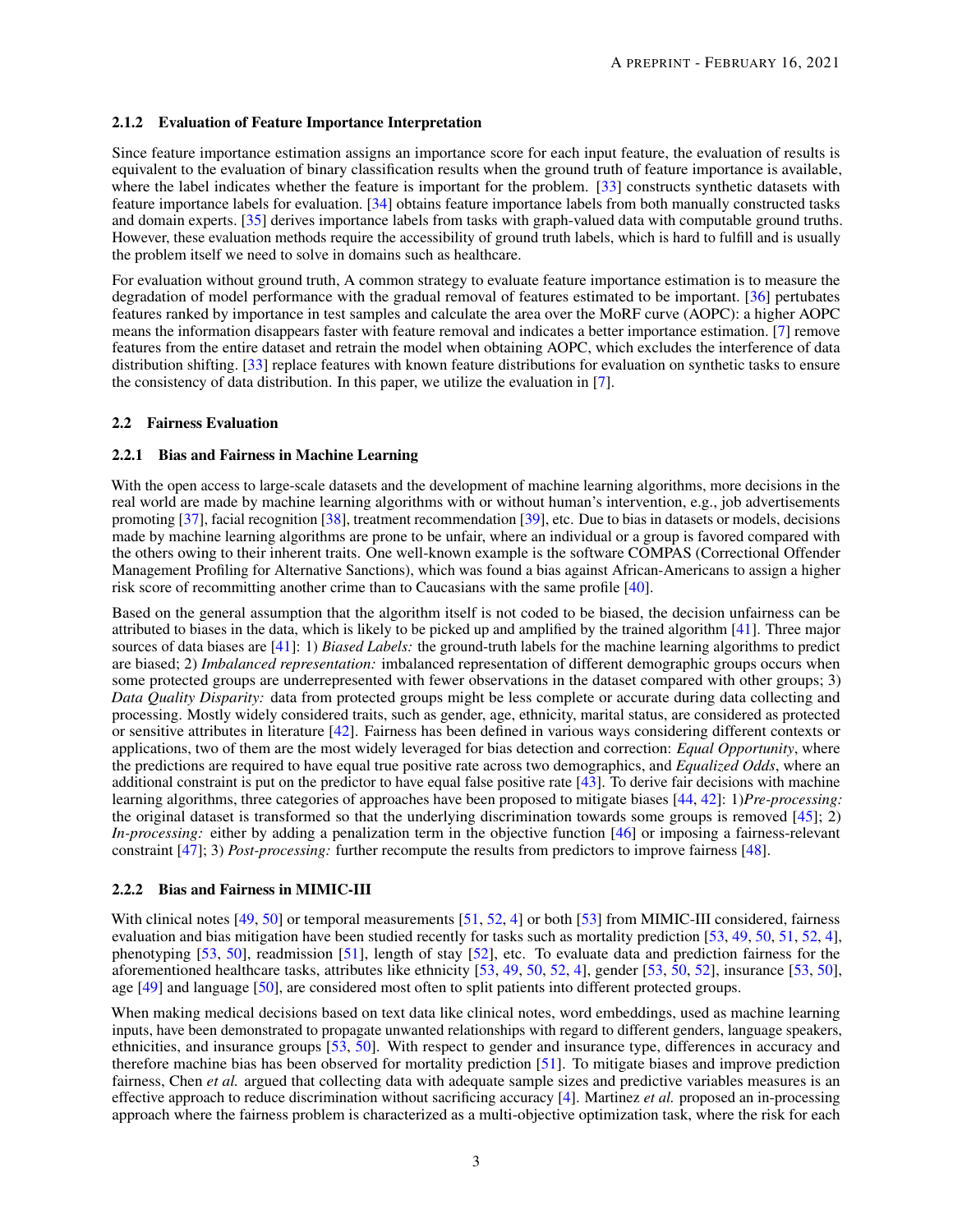protected group is a separate objective [\[49\]](#page-20-2). After well-trained machine learning models make predictions, equalized odds post-processing [\[53\]](#page-20-6) and updating predictions according to the weighted sum of utility and fairness [\[52\]](#page-20-5) were introduced respectively as effective post-processing approaches.

To continue the dataset bias and algorithmic fairness study on MIMIC-IV, we follow previous fairness study work and adopt the following commonly used demographic features as protected attributes: 1) *ethnicity*, 2) *gender*, 3) *marital status*, 4) *Age*, and 5) *insurance type*. For dataset bias, we analyze the average adoption and duration of five types of ventilation treatment on patients from different groups. For algorithmic fairness, we evaluate the performance of state-of-the-art machine learning approaches for mortality prediction in terms of accuracy and fairness.

#### 2.3 Interactions between Interpretability and Fairness

Besides accuracy, interpretability and fairness are two important aspects that businesses and researchers should take into consideration when designing, deploying, and maintaining machine learning models [\[54\]](#page-20-7). It is also well acknowledged that enhancing model interpretability is an important step towards developing fairer ML systems [\[55\]](#page-20-8) since interpretations can help detect and mitigate bias during data collection or labeling [\[56,](#page-20-9) [57,](#page-20-10) [58\]](#page-20-11). Given evaluation metrics from the two concepts, demonstrations of performance from different predictive models have been shown in literature to further investigate their interactions [\[59,](#page-20-12) [60,](#page-20-13) [61,](#page-20-14) [62,](#page-20-15) [63\]](#page-20-16). When the model's complexity is determined by the number of features and simpler models are more interpretable, curves showing how model fairness is affected by model complexity were studied besides its influence on accuracy [\[59,](#page-20-12) [60\]](#page-20-13). When the feature importance is leveraged to interpret model predictions, failure of fairness can be identified by detecting whether the feature has a larger effect than it should have [\[61,](#page-20-14) [62\]](#page-20-15). For instance, Adebayo *et al.* showed that gender is of low importance among all studied demographic features in a bank's credit limit model, which indicates that the bank's algorithm is not overly dependent on gender in making credit limit determinations [\[61\]](#page-20-14). Recently, connections between interpretability and fairness were quantitatively studied by comparing fairness measures and feature importance measure: there is a direct relation between SHAP value difference and equality of opportunity after removing bias with reweighing techniques and measuring feature importance with SHAP on Adult, German, Default and COMPAS datasets [\[63\]](#page-20-16). Given mortality predictions made by state-of-the-art models on MIMIC-IV, we study the connections between feature importance induced by different interpretation approaches and the fairness measures in this paper.

## 3 MIMIC-IV Dataset

In this section, we describe the following preprocessing steps of the MIMIC-IV dataset: cohort selection, feature selection, and data cleaning. We also report the distributions of demographic, admission and comorbidity variables of the preprocessed dataset.

#### 3.1 Dataset Description

MIMIC-IV [\[5,](#page-18-4) [6\]](#page-18-5) is a publicly available database of patients admitted to the Beth Israel Deaconess Medical Center (BIDMC) in Boston, MA, USA. It contains de-identified data of 383,220 patients admitted to an intensive care unit (ICU) or the emergency department (ED) between 2008 - 2019. Till the day when we finished all experiments, the latest version of MIMIC-IV is v0.4 and only provides public access to the electronic health record data of 50,048 patients admitted to the ICU, which is sourced from the clinical information system MetaVision at the BIDMC. Therefore, we design the following data preprocessing procedures for the ICU data part of MIMIC-IV.

#### 3.2 Preprocessing

## 3.2.1 Cohort Selection

Following the common practice in [\[1,](#page-18-0) [3\]](#page-18-2), we select ICU stays satisfying the following criteria as the cohort: (1) the patient is at least 15 years old at the time of ICU admission; (2) the ICU stay is the first known ICU stay of the patient; (3) the total duration of ICU stay is between 12 hours and 10 days. After the cohort selection, we collect 45,768 ICU stays as the cohort. According to the cohort selection criterion (2), each ICU stay corresponds to one unique patient and one unique hospital admission.

#### 3.2.2 Data Cleaning

We follow the same data cleaning procedure in  $[1]$  to handle: (1) Inconsistent units. We convert features with multiple units to their major unit. (2) Multiple recordings at the same time. We use the average value for numerical features and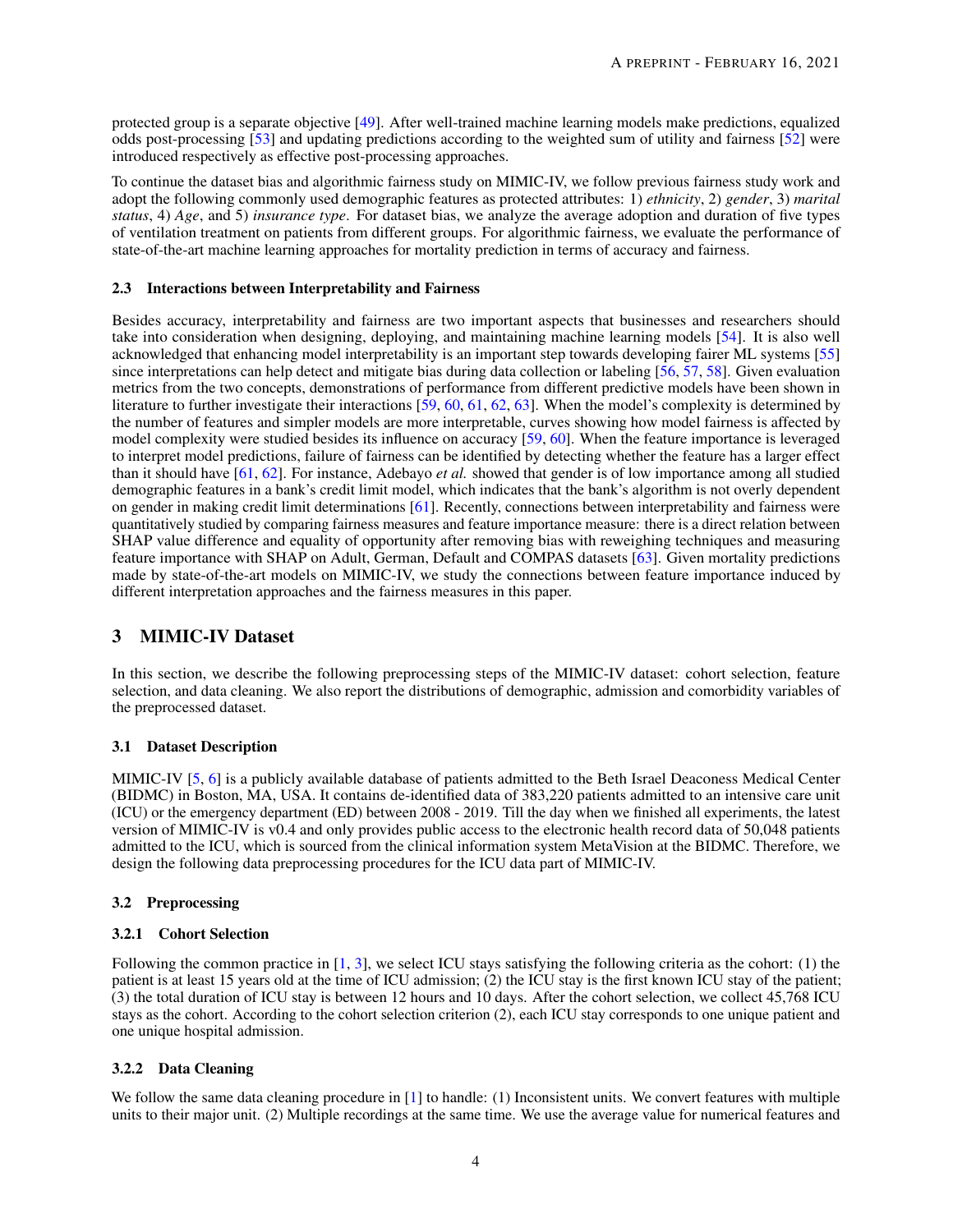the first appearing value for categorical features. (3) Range of feature values. We use the median of the range as the value of the feature.

#### 3.2.3 Feature Selection

We select 164 features from the following groups:

- Electronic healthcare records (EHR). We modify the feature list used in [\[1\]](#page-18-0) and extract 122 features after removing features that are no longer available in MIMIC-IV.
- Demographic features. We extract 5 from patients' demographic information.
- Admission features. We extract 4 from admission records.
- Comorbidity features. We extract binary flags of 33 types of comorbidity using patients' ICD codes as comorbidity features.

We provide a detailed list of all selected features in Table [A1](#page-22-0) in Appendix.

#### 3.2.4 Data Filtering, Truncation, Aggregation and Imputation

Data Filtering After specifying the list of features, we further filter ICU stays from the cohort and only keep those that have records of selected EHR features for at least 24 hours and at most 10 days, starting from the first record within 6 hours prior to ICU admission time. We have 43005 ICU stays after the filtering.

Other works such as [\[3\]](#page-18-2) extract the first 30-hour data and drop the data from the last 6 hours to avoid information leakage of positive mortality labels to features measured within 6 hours prior to deathtime. We find that most (96.02%) of the patients with positive in-hospital mortality labels have measurement for over 30 hours prior to their deathtime, thus we omit this processing step.

Truncation For each ICU stay, we only keep the data of the first 24 hours, starting from the first record within 6 hours prior to its ICU admission time.

Aggregation For each ICU stay, we aggregate its records hourly by taking the average of multiple records within the same hourly time window.

Imputation We perform forward and backward imputation to fill missing values. For cases where certain features of some patients are completely missing, we fill with mean values of corresponding features in the training set.

#### 3.3 Dataset Summary

After all preprocessing steps, we obtain features of the shape  $(N, T, \overline{F})$ , where  $N = 43005$  is the number of ICU stays (data samples),  $T = 24$ is the number of time steps with 1-hour step size, and  $F = 164$  is the total number of features. We also process the data into the tabular form  $(N, F')$  by replacing sequential EHR features with the summary over time steps including minimum, maximum, and mean values (for the urinary\_output\_sum feature we have summation in addition), where  $F' = 409$ .

<span id="page-4-0"></span>Table 1: Differences between preprocessed MIMIC-III in [\[1\]](#page-18-0) and preprocessed MIMIC-IV.

|                        |       | MIMIC-III MIMIC-IV (this work) |
|------------------------|-------|--------------------------------|
| # Samples              | 35627 | 43005                          |
| # Temporal Features    | 135   | 122                            |
| # Demographic Features |       | 5                              |
| # Admission Features   |       |                                |
| # Comorbidity Features |       | 33                             |

We show the distribution of demographic features, admission features and comorbidity fea-

tures grouped by patients' in-hospital mortality status in Table  $A2$  in Appendix. We also demonstrate differences between the preprocessed MIMIC-IV data in this work and the preprocessed MIMIC-III data from [\[1\]](#page-18-0) in Table [1.](#page-4-0)

## 4 Interpretability Evaluation

In this section, we evaluate the performance of various feature importance interpretability methods on multiple models for the in-hospital mortality prediction task. We describe the task, models, interpretability methods, and the evaluation method in detail and report the evaluation results.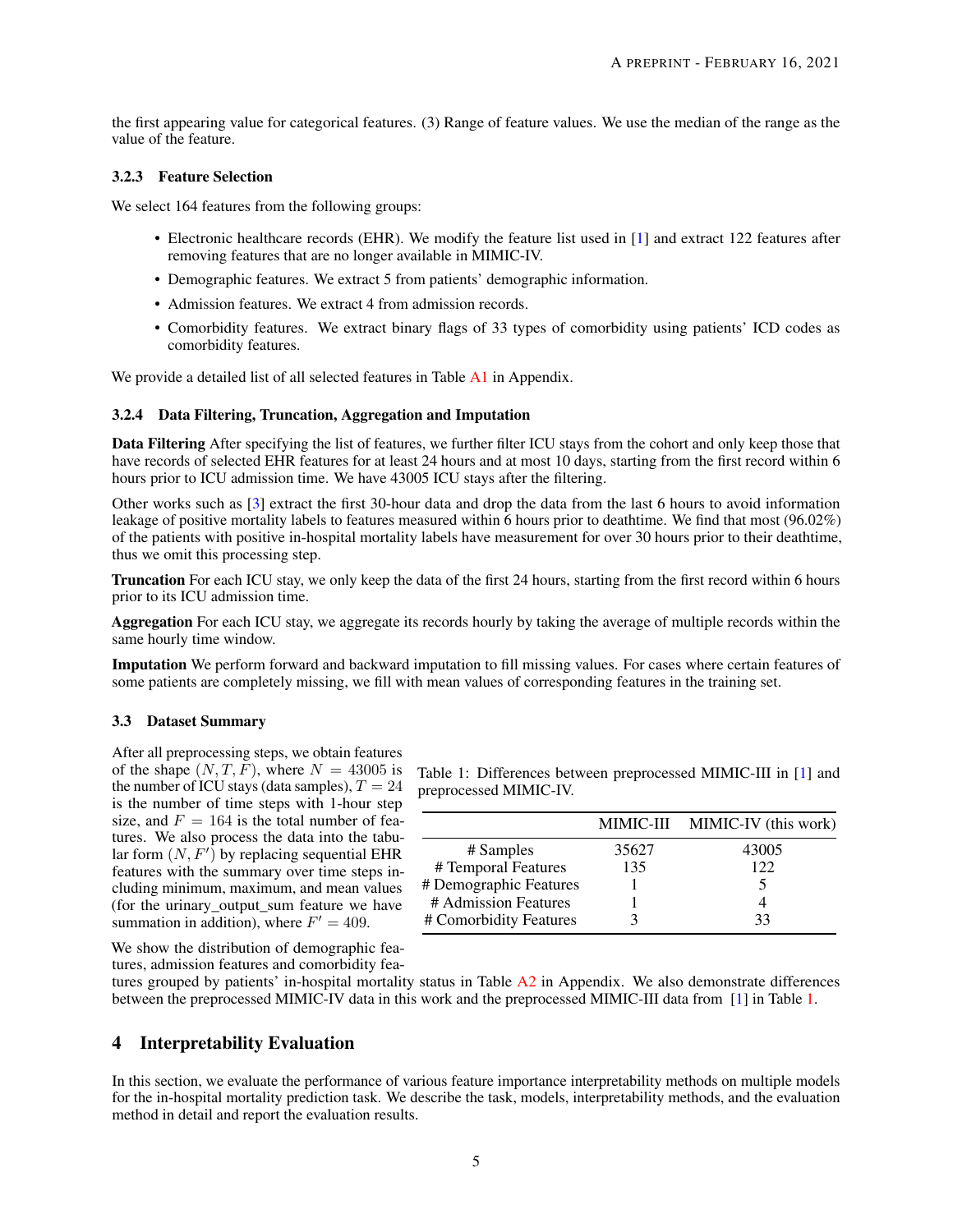#### 4.1 Task Description

Mortality prediction is one primary outcome of high interest of hospital admissions, and is widely considered in other benchmark works [\[1,](#page-18-0) [2,](#page-18-1) [64,](#page-20-17) [3\]](#page-18-2). We use the in-hospital mortality prediction task to train different models and evaluate the performance of various interpretability methods.

We formulate the in-hospital mortality prediction task as a binary classification task. Given the observed sequence of features  $X \in \mathbb{R}^{T \times F}$  of one patient (or its summary  $x \in \mathbb{R}^{F}$ , depending on the model), the model gives the probability that the patient dies during his/her hospital admission after being admitted to ICU. In MIMIC-IV, a patient has in-hospital mortality if and only if his/her deathtime exists in the mimic\_core.admissions table. We randomly divide 60% data for training, 20% for validation and 20% for test.

#### <span id="page-5-1"></span>4.2 Models

We consider following models: (1) **AutoInt** [\[65\]](#page-20-18). A model that learns feature interaction automatically via self-attentive neural networks. (2) LSTM [\[66\]](#page-20-19). Long short-term memory recurrent neural network, which is a common baseline for sequence learning tasks. (3) TCN [\[67\]](#page-20-20). Temporal convolutional networks, which outperform canonical recurrent networks across various tasks and datasets. (4) Transformer [\[68\]](#page-20-21). A network architecture based solely on attention mechanisms. Here we only adopt its encoder part for the classification task. (5) IMVLSTM [\[9\]](#page-18-8). An interpretable model that jointly learns network parameters, variable and temporal importance, and gives inherent feature importance interpretation. We use sequence data as input for  $(2)-(5)$ , and the summary of sequence data as input for  $(1)$  since AutoInt only processes tabular data in its original implementation.

<span id="page-5-0"></span>We use the area under the precision-recall curve (AUPRC) and the area under the receiver operating characteristic curve (AUROC) as metrics for binary classification. The performance of all models considered in this work is shown in Table [2.](#page-5-0)

Table 2: Classification performance of all considered deep models.

|       | AutoInt |       | LSTM. |       | TCN   |       | Transformer                                                 |       | <b>IMVLSTM</b> |
|-------|---------|-------|-------|-------|-------|-------|-------------------------------------------------------------|-------|----------------|
|       |         |       |       |       |       |       | AUPRC AUROC AUPRC AUROC AUPRC AUROC AUPRC AUROC AUPRC AUROC |       |                |
| 0.508 | 0.901   | 0.660 | 0.938 | 0.666 | 0.928 | 0.686 | 0.939                                                       | 0.769 | 0.955          |

#### 4.3 Interpretability Methods

Interpretation of deep learning models is still a rapidly developing area and contains various aspects. In this work, we focus on the interpretation of feature importance, which estimates the importance of single features for a given model on a specific task. Estimation of feature importance helps improve the model, builds trust in prediction and isolates undesirable behavior [\[7\]](#page-18-6). In addition, recent works  $[36, 7, 33]$  $[36, 7, 33]$  $[36, 7, 33]$  $[36, 7, 33]$  $[36, 7, 33]$  have developed methods for evaluating feature performance estimation without access to the ground truth of feature importance, which fits scenarios in healthcare domains well: ground-truth feature importance for healthcare applications is either the problem we need to solve itself or requires extraction from a huge amount of domain knowledge. Therefore, we choose the interpretation of feature importance as the target aspect for evaluating interpretability methods.

Formally, given a function  $M:\mathbb{R}^{d_{in}}\to\mathbb{R}^{d_{out}}$  and the input (flattened) feature vector  $x\in\mathbb{R}^{d_{in}}$ , the interpretation of feature importance gives a non-negative score  $s(x) \in \mathbb{R}^{d_{in}^r}$ , where  $s(x)_i$  is the importance of  $x_i$  to  $M(x)$ .

We select the following interpretability methods to compare their feature importance estimation results. Notice that some interpretability methods give signed scores (or "attributions"), where signs reflect positive/negative contributions of features to the output, and we use the absolute values of signed scores as importance scores. For methods requiring a baseline input vector, unless otherwise specified, we follow the method in [\[33\]](#page-19-8) and randomly sample  $x' \in \mathbb{R}^{d_{in}}$ , where  $x_i' \sim \mathcal{U}[0, 1].$ 

#### (1) Graidient based methods.

• Saliency [\[10\]](#page-18-9). Saliency returns the gradients with respect to inputs as feature importance:  $s(x) = \frac{\partial M(x)}{\partial x}$ . By taking the first-order Taylor expansion of the neural network at the input,  $M(x) \approx (\frac{\partial M(x)}{\partial x})$  $\frac{M(x)}{\partial x}$ )<sup>T</sup> $x + b$ , which is a linear approximation of the network, the gradient  $\frac{\partial M(x)}{\partial x_i} = s(x)_i$  is the coefficient of the *i*-th feature.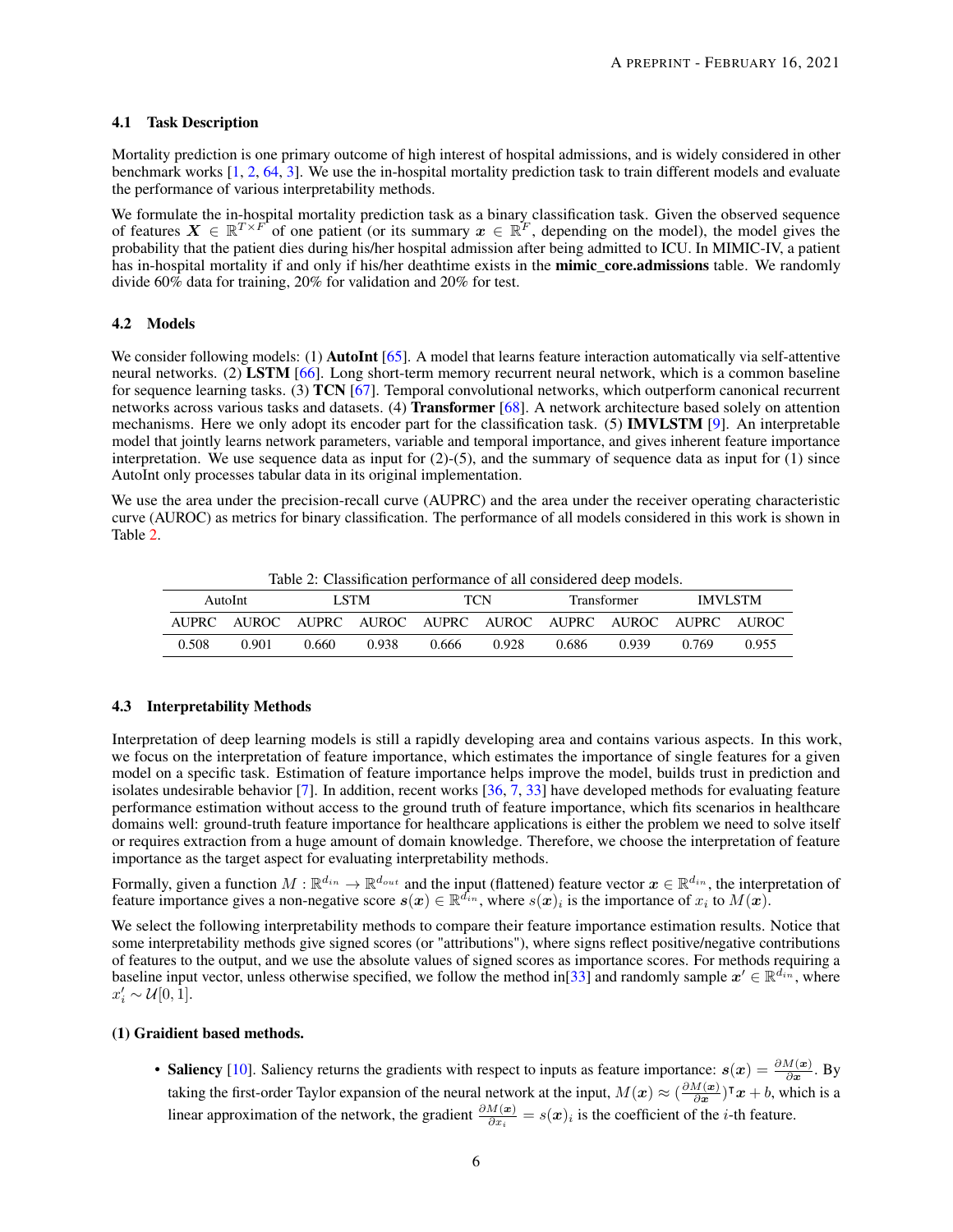• Integrated Gradients [\[11\]](#page-18-10). Integrated Gradients assigns an importance score to each input feature by approximating the integral of gradients of the model's output with respect to the inputs along the path (straight line) from given baselines to inputs, i.e.

IntegratedGradients
$$
(\boldsymbol{x})_i = (x_i - x'_i) \times \int_{\alpha=0}^1 \frac{\partial M(\boldsymbol{x}' + \alpha(\boldsymbol{x} - \boldsymbol{x}'))}{\partial x_i} d\alpha,
$$
 (1)

where  $x'$  is the baseline.

• DeepLift [\[12,](#page-18-11) [13\]](#page-18-12). DeepLift decomposes the output prediction of a neural network on a specific input by backpropagating the contributions of all neurons in the network to every feature of the input.

DeepLift
$$
(\boldsymbol{x})_i = (x_i - x'_i) \times \frac{\partial^g M(\boldsymbol{x})}{\partial x_i}, g(z_t) = \frac{f_t(z_t) - f_t(z'_t)}{z_t - z'_t},
$$
 (2)

where  $\frac{\partial^g M(x)}{\partial x}$  $\frac{M(\bm{x})}{\partial x_i} = \sum_{p \in P_{io}} (\prod_{(s,t) \in p} w_{ts} \prod_{(s,t) \in p} g(z_t)).$   $P_{io}$  is the set of all paths from the *i*-th input feature to the output neuron in the network.  $(s, t)$  is a pair of connected neurons in path p. Each neuron t contains a linear transformation  $z_t = \sum_{q \in Pa(t)} w_{tq} o_q + b_t$  followed by a nonlinear mapping  $o_t = f(z_t)$ .

- GradientShap [\[14\]](#page-18-13). GradientShap approximates SHAP (SHapley Additive exPlanations) values by computing the expectations of gradients by randomly sampling from the distribution of baselines. It first adds white noise to each input sample and selects a random baseline from a given distribution, then selects a random point along the path between the baseline and the input with noise, and computes the gradient of outputs with respect to the random point. The procedure is repeated for multiple times to approximate the expected values of gradients  $E(\frac{\partial M(\bm{x})}{\partial \bm{x}})$  $\frac{M(x)}{\partial x}$ ). The final SHAP value for the *i*-th feature is  $E(\frac{\partial M(x)}{\partial x_i})$  $\frac{M(\boldsymbol{x})}{\partial x_i}$ ) ×  $(x_i - x'_i)$ .
- DeepLiftShap [\[14\]](#page-18-13). It extends DeepLift algorithm and approximates SHAP values using DeepLift. For each input, it samples baselines from a given distribution and computes the DeepLift score for each input-baseline pair and averages the resulting scores per input example as the output.
- SaliencyNoiseTunnel [\[15\]](#page-18-14). SaliencyNoiseTunnel adds Gaussian noise to the input sample and averages the calculated attributions using Saliency method as the output.

#### (2) Perturbation based methods.

- ShapleySampling [\[16,](#page-18-15) [17\]](#page-18-16). Shapley value gives attribution scores by taking each permutation of the input features and adding them one-by-one to a given value. Since the computation complexity is extremely high for large numbers of features, ShapleySampling takes some random permutations of the input features and averages the marginal contribution of features.
- FeaturePermutation [\[18\]](#page-18-17). FeaturePermutation permutes the input feature values randomly within a batch and computes the difference between original and shuffled outputs as the result.
- FeatureAblation [\[19\]](#page-18-18). FeatureAblation replaces each input feature with a given baseline value and computes the difference in output as the result.
- Occlusion [\[20\]](#page-18-19). Occlusion replaces each contiguous rectangular region with a given baseline and computing the difference in output as the result.
- ArchDetect [\[8\]](#page-18-7). It utilizes the discrete interpretation of partial derivatives. While the original paper considers both single features and feature pairs, we here only apply it to single features, since the evaluation method in this work is designed for single feature importance only. In the single feature case, the importance score of the i-th feature is

ArchDetect
$$
(\boldsymbol{x})_i = \left(\frac{M(\boldsymbol{x}_{\{i\}} + \boldsymbol{x}'_{\{i\}}) - M(\boldsymbol{x}'_{\{i\}})}{\boldsymbol{x}_i - \boldsymbol{x}'_i}\right)^2,
$$
 (3)

where

$$
(\boldsymbol{x}_{\mathcal{I}})_i = \begin{cases} x_i, & \text{if } i \in \mathcal{I}; \\ 0, & \text{otherwise.} \end{cases}
$$
 (4)

Here we select  $x' = 0 \in \mathbb{R}^{d_{in}}$ .

(3) Glassbox interpretation. If the model's architecture provides feature importance scores directly as a part of the output of the model, such as the attention score of each feature, we call this interpretation as "Glassbox" and regard it as an extra baseline.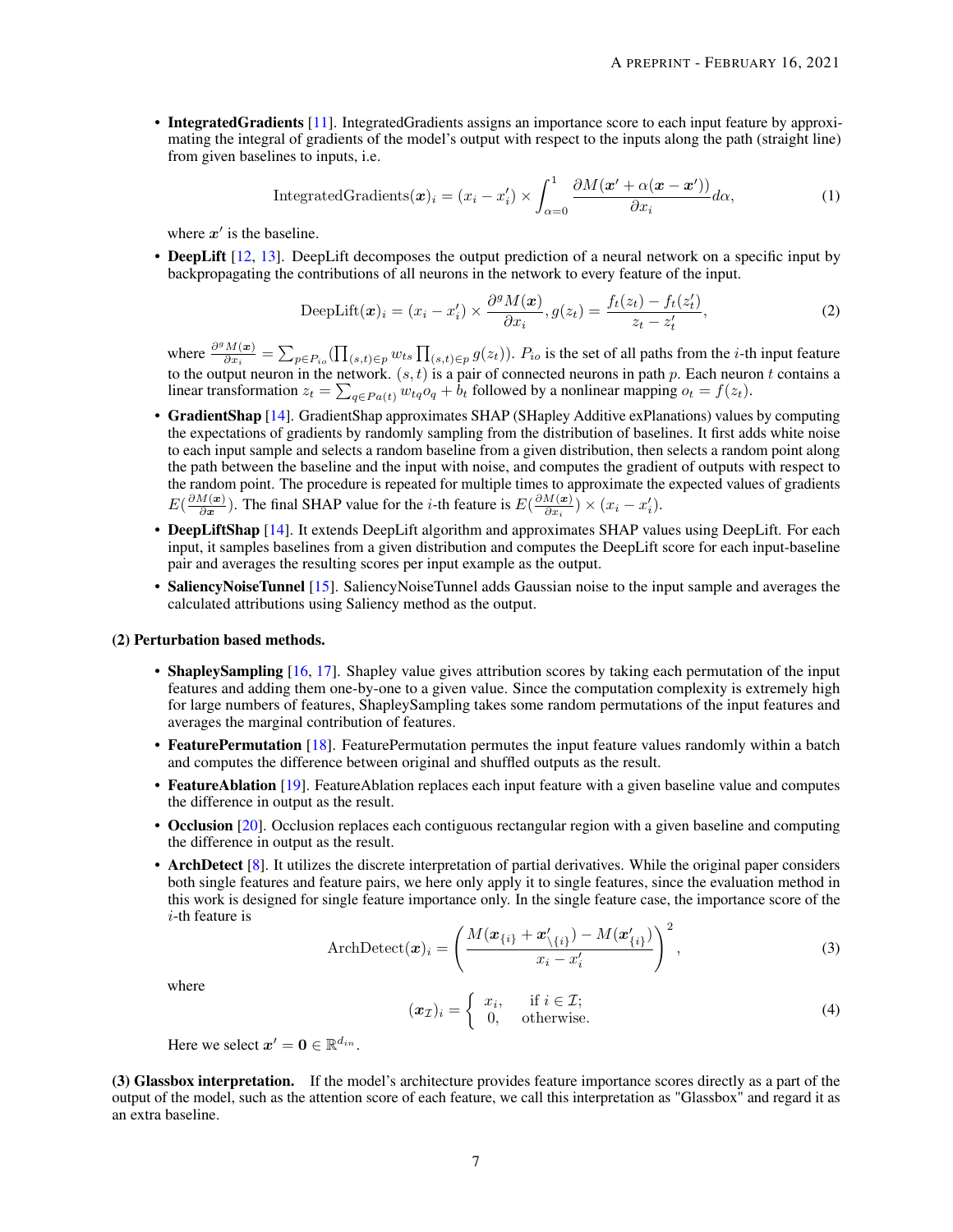(4) Random baseline. As a baseline, we randomly shuffle all features as the feature importance ranking.

For models in Section [4.2,](#page-5-1) AutoInt maps categorical features to embeddings using learnable dictionaries and has no gradient on categorical features, thus gradient based methods are not applicable. Only IMVLSTM model has Glassbox interpretation.

#### 4.4 Evaluation Method

Since acquiring the ground-truth feature importance is challenging for mortality prediction tasks, we evaluate one feature importance estimation by gradually dropping most important features it gives at certain ratios from the dataset and observe the degradation of the model's performance. The larger the degradation is, the better the estimation is, since it identifies the features most helpful for the model on the task.

More specifically, we use **ROAR** (remove and retrain) proposed in [\[7\]](#page-18-6) for evaluation. For each interpretability method, we replace the most important features of certain fractions of each data sample with a fixed uninformative value. We conduct this in both training and test sets. Then we retrain the model with the modified training set and evaluate its classification performance on the modified test set. By retraining the model on datasets with features removed, ROAR ensures that train and test data comes from a similar distribution and reduces the impact on the model's performance of data distribution discrepancy, so that the degradation of performance is caused by the removal of information instead of the shift of data distribution.

For sequence input  $X \in \mathbb{R}^{T \times F}$ , we flatten it and give feature importance scores for all  $T \times F$  features. For the *i*-th feature, we use its mean value in the training set as its uninformative value. We evaluate each interpretability method with feature drop ratios  $10\%, 20\%, \ldots, 100\%$  and plot the curve of model performance with respect to feature drop ratio for each model.

#### 4.5 Results

#### <span id="page-7-1"></span>4.5.1 Evaluation of Interpretability Methods

Figure [1](#page-9-0) shows the curves of model performance (measured with AUPRC and AUROC respectively) with respect to the feature drop ratio of different interpretability methods for each model. Table [3](#page-7-0) gives the quantitative results of area under the curve (AUC). A lower value of AUC means that the performance curve drops faster with the increase of feature drop ratio, thus indicates that the interpretability method gives a better ranking of feature importance.

<span id="page-7-0"></span>Table 3: Area under the curve (AUC) of interpretability methods for each model and each classification performance metric evaluated using ROAR. AUC is measured for two prediction metrics (AURPC and AUROC) respectively. Lower AUC indicates more rapid prediction performance drop and better feature importance interpretation.

| Interpreters               |              | AutoInt      |              | <b>LSTM</b>  |              | <b>TCN</b>   |              | Transformer  |              | <b>IMVLSTM</b> |
|----------------------------|--------------|--------------|--------------|--------------|--------------|--------------|--------------|--------------|--------------|----------------|
|                            | <b>AUPRC</b> | <b>AUROC</b> | <b>AUPRC</b> | <b>AUROC</b> | <b>AUPRC</b> | <b>AUROC</b> | <b>AUPRC</b> | <b>AUROC</b> | <b>AUPRC</b> | <b>AUROC</b>   |
| Random                     | 0.401        | 0.842        | 0.615        | 0.909        | 0.605        | 0.901        | 0.662        | 0.918        | 0.669        | 0.915          |
| Glassbox                   | ^            | ↗            | Х            |              |              |              |              | Х            | 0.533        | 0.892          |
| Saliency                   | ↗            | Х            | 0.558        | 0.898        | 0.587        | 0.893        | 0.616        | 0.909        | 0.566        | 0.884          |
| <b>IntegratedGradients</b> | Х            | v<br>́       | 0.586        | 0.899        | 0.593        | 0.899        | 0.588        | 0.903        | 0.465        | 0.863          |
| DeepLift                   | ↗            | v<br>↗       | 0.575        | 0.900        | 0.598        | 0.898        | 0.594        | 0.905        | 0.542        | 0.883          |
| GradientShap               |              | ́            | 0.561        | 0.893        | 0.592        | 0.899        | 0.600        | 0.904        | 0.470        | 0.858          |
| DeepLiftShap               |              | v            | 0.569        | 0.897        | 0.607        | 0.901        | 0.619        | 0.909        | 0.554        | 0.887          |
| SaliencyNoiseTunnel        | x            | v            | 0.551        | 0.892        | 0.581        | 0.896        | 0.578        | 0.899        | 0.475        | 0.851          |
| ShapleySampling            | 0.456        | 0.866        | 0.628        | 0.910        | 0.613        | 0.898        | 0.655        | 0.916        | 0.668        | 0.917          |
| <b>FeaturePermutation</b>  | 0.454        | 0.866        | 0.624        | 0.910        | 0.616        | 0.903        | 0.655        | 0.917        | 0.677        | 0.918          |
| FeatureAblation            | 0.279        | 0.733        | 0.438        | 0.811        | 0.479        | 0.824        | 0.425        | 0.792        | 0.408        | 0.830          |
| Occlusion                  | 0.456        | 0.866        | 0.617        | 0.909        | 0.609        | 0.898        | 0.653        | 0.917        | 0.684        | 0.920          |
| ArchDetect                 | 0.251        | 0.696        | 0.369        | 0.774        | 0.446        | 0.818        | 0.379        | 0.784        | 0.382        | 0.805          |
|                            |              |              |              |              |              |              |              |              |              |                |

We have the following observations: (1) ArchDetect gives the best performing feature importance estimation overall. From Figure [1,](#page-9-0) we observe that the curve of ArchDetect drops the fastest for all models on both metrics. Quantitative results in Table [3](#page-7-0) also show that ArchDetect has the lowest AUC. Therefore, for the in-hospital mortality task, the feature importance ranking given by ArchDetect is the most reasonable one among results of all interpretability methods considered in this work. (2) Gradient based methods perform well on LSTM, Transformer and IMVL-STM models, but are no better than a random guess on TCN. AUC of both metrics of gradient based methods is significantly lower than that of random guessing for LSTM, Transformer and IMVLSTM. But for TCN, even the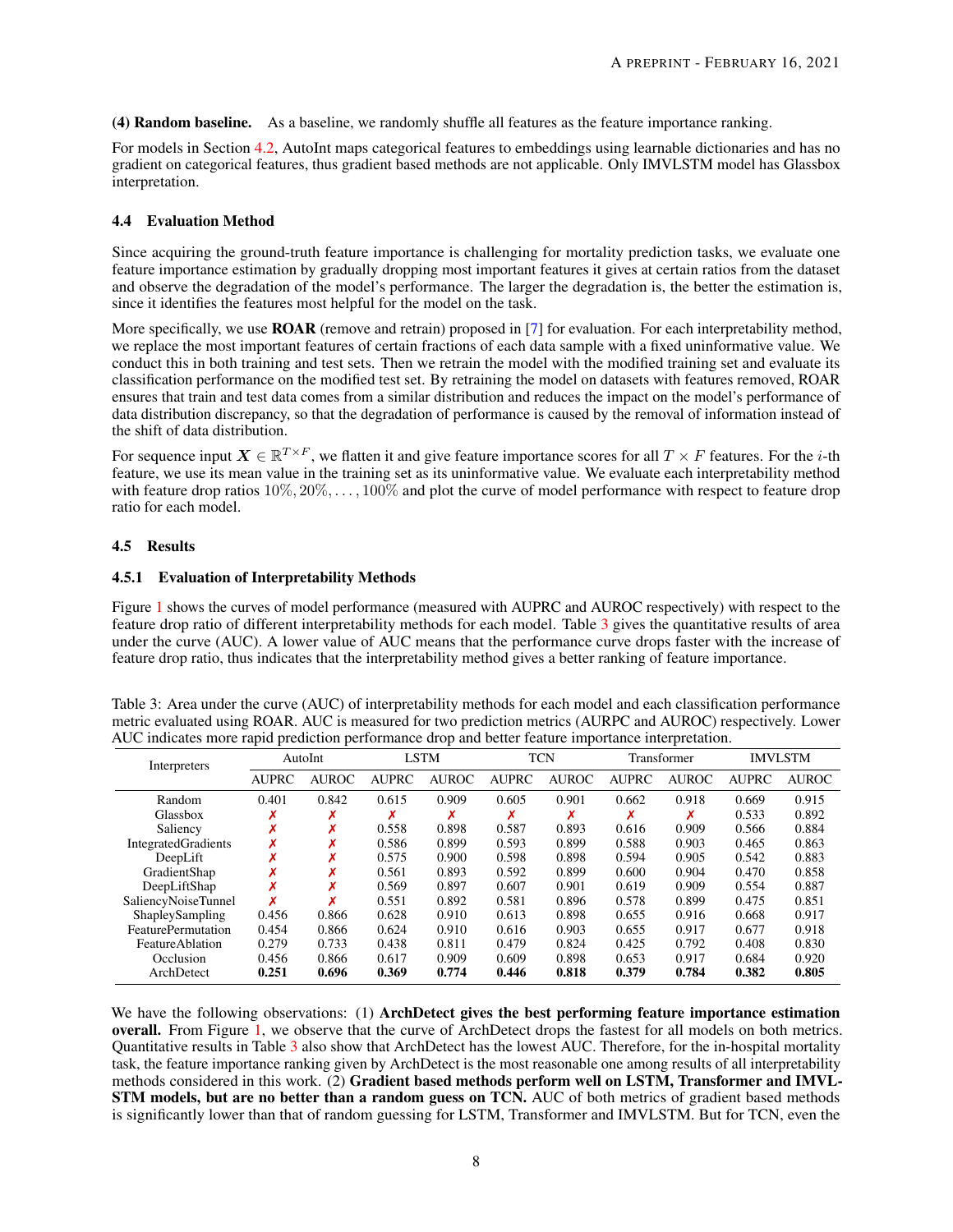best performing gradient based method SaliencyNoiseTunnel has AUC close to random guessing (0.581 vs 0.605 for AUPRC and 0.896 vs 0.901 for AUROC). (3) Attention scores are not necessarily the best estimation of feature importance. In IMVLSTM, the Glassbox baseline utilizes attention scores the model gives as an estimation of feature importance. Although it outperforms the random guessing baseline, it is not among the best interpretation methods and is inferior to methods such as ArchDetect, IntegratedGradients and GradientShap. Similar observations also exist in the natural language processing domain [\[69,](#page-21-0) [70\]](#page-21-1), where attention weights largely do not correlate with feature importance.

#### 4.5.2 Identified Important Features

We further investigate and compare important features given by different prediction models with the best performing interpretablity method ArchDetect in Section [4.5.1](#page-7-1) for a qualitative evaluation of its effectiveness. Since ArchDetect gives local feature importance for each data sample respectively, we aggregate local results for a global qualitative evaluation with following steps: (1) for each sample, get the rank of importance for each individual feature; (2) calculate the average of ranks for each feature over all data samples; (3) sort the averaged ranks of features from (2) as the global ordering of importance for all features. We then verify the effectiveness of feature importance estimation given by ArchDetect from following aspects:

Similarity of Important Features from Different Models Figure [2](#page-8-0) shows the Jaccard similarity of top-50 most important features identified in models. We observe that (1) the Jaccard similarity of top-50 most important features from any pair of two models is above 0.667; (2) each pair of models accepting sequential data (LSTM, TCN, Transformer, and IMVLSTM) has a Jaccard similarity over 0.786. This result demonstrates that ArchDetect identifies similar sets of important features when applied to various models, which is necessary for its correctness since the ground truth set of important features is unique.

<span id="page-8-0"></span>

Figure 2: Jaccard similarity of top-50 most important features identified in all models.

Visualization of Global Feature Importance Ranks Figure [3](#page-10-0) - Figure [8](#page-11-0) visualize the aggregated global feature importance ranks from different models to (1) further demonstrate the similarity of feature importance estimation for different prediction models, and (2) to give an intuitive explanation of what features are important for mortality prediction tasks. We observe that there are several regions of features that all prediction models treat as important features: (1) labevent features, including feature 29-46 and feature 108-111, which contains laboratory based measurements of fluid of the patient's body; (2) respiratory-related features, including feature 64 (Respiratory Rate), feature 76 (O2Flow) and feature 103 (respiratory\_rate); (3) SAPS-II features, including feature 85-98, which are used in the Simplified Acute Physiology Score - II severity classification system; (4) demographic features, including feature 122 (age), feature 127 (gender), feature 130 (insurance), feature 132 (marital\_status), and feature 133 (ethnicity).

We find that the feature importance estimation results successfully identify critical features that are also used in the domain knowledge based SAPS-II system for severity classification, indicating the correctness of results. We also notice that demographic features play important roles in prediction models, which may raise the concern of fairness. We further investigate the fairness of data and models in the following section.

## 5 Fairness Evaluation

In this section, we first describe the set of demographic features considered as protected attributes. We then investigate the extent of which disparate treatment exists within the MIMIC-IV dataset. Given that the in-hospital mortality predictors can be further developed and utilized in a down-stream decision-making policy, we further audit their performance in terms of fairness across various protected attributes.

## 5.1 Protected Attributes

MIMIC-IV came with a set of demographic features that are helpful for the task of auditing in-hospital mortality predictors for prediction fairness. Protected classes under the Equal Credit Opportunity Act (ECOA) include the following: *age, color, marital status, national origin, race, recipient of public assistance, religion, sex* [\[71\]](#page-21-2). For our task, we consider a subset of such protected classes available within the dataset. To remove uncertainty within our analysis, we further identify and drop examples with unclear attributes, such as 'None', 'Unknown', or 'Unable to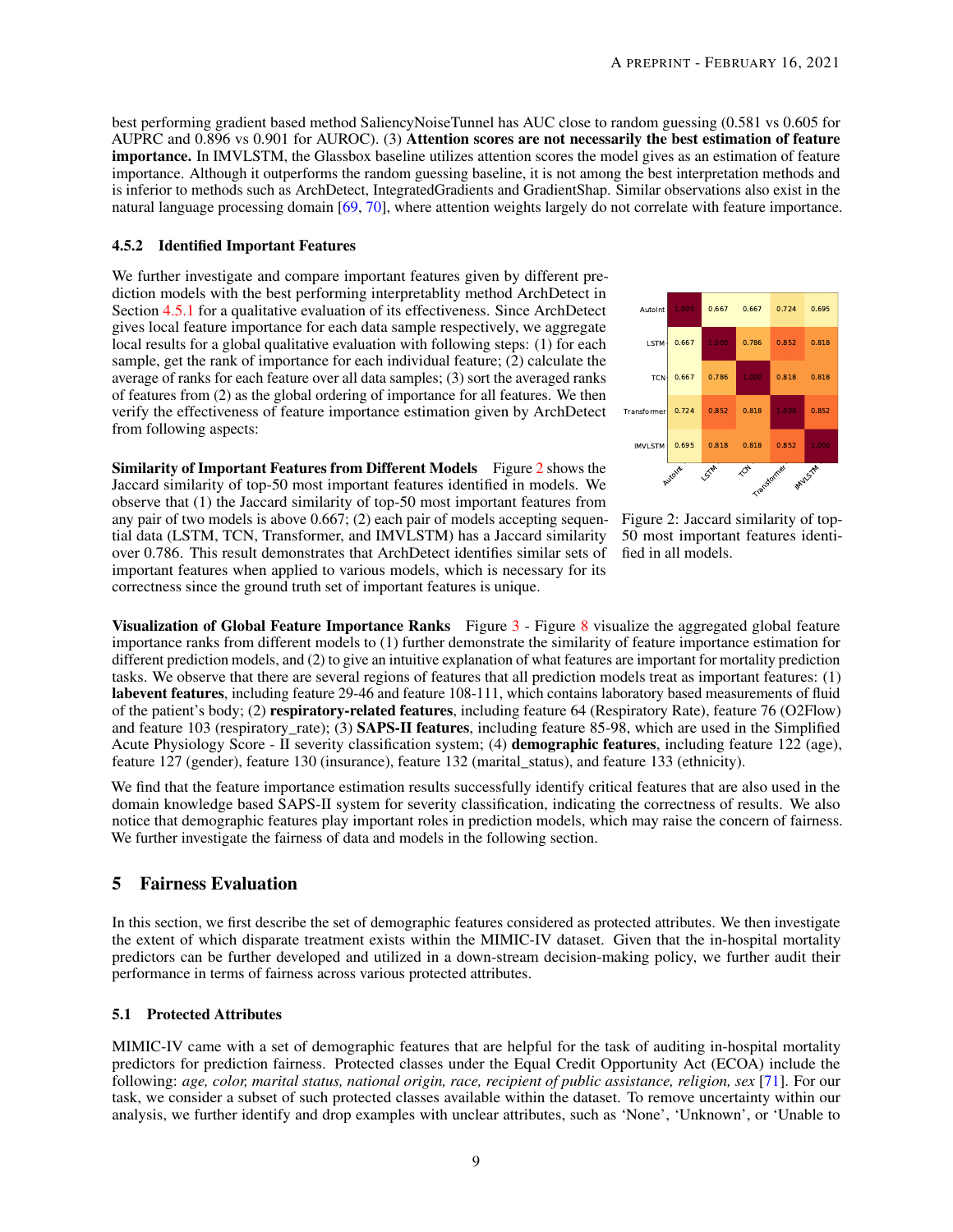ArchDetect FeatureAblation FeaturePermutation Occlusion Random ShapleySampling

> ArchDetect DeepLift DeepLiftShap FeatureAblation FeaturePermutation GradientShap IntegratedGradients Occlusion Random Saliency

SaliencyNoiseTunnel ShapleySampling

- ArchDetect DeepLift DeepLiftShap FeatureAblation FeaturePermutation GradientShap IntegratedGradients Occlusion Random Saliency SaliencyNoiseTunnel ShapleySampling

حما

**+** ArchDetect DeepLift DeepLiftShap FeatureAblation FeaturePermutation GradientShap IntegratedGradients Occlusion Random Saliency

> SaliencyNoiseTunnel ShapleySampling

SaliencyNoiseTunnel ShapleySampling

- ArchDetect DeepLift DeepLiftShap FeatureAblation FeaturePermutation Glassbox GradientShap IntegratedGradients Occlusion Random Saliency

 $\leftarrow$ 

<span id="page-9-0"></span>

Figure 1: Curves of performance metric w.r.t feature drop ratio.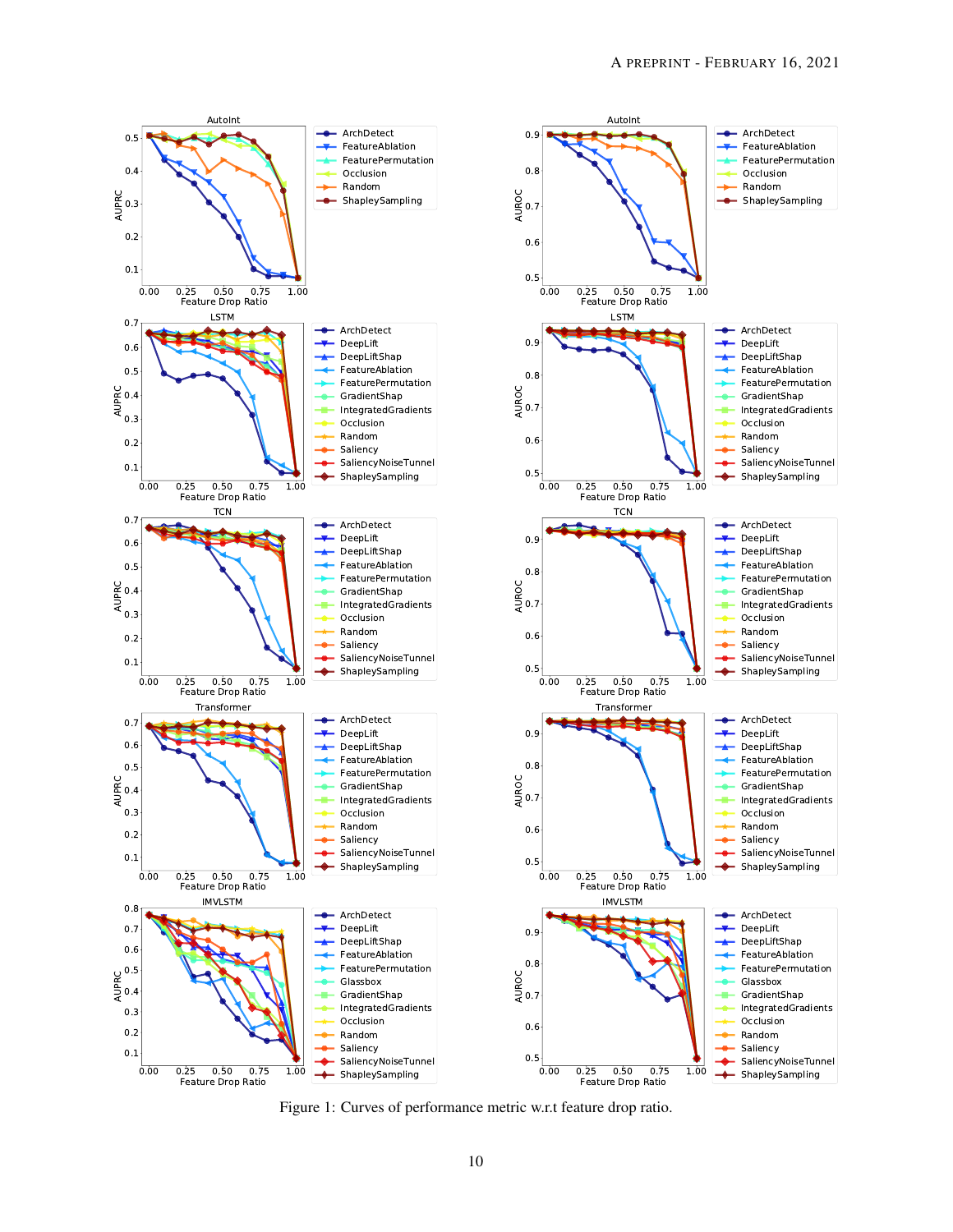<span id="page-10-0"></span>

Figure 3: Visualization of Global Feature Importance Ranks (Feature 0-27). Each row is one prediction model and each column is one feature. The number at the i-th row and the j-th column represents the global feature importance rank of the  $i$ -th feature in the  $i$ -th model. Darker color means the feature is more important in the model.



Figure 4: Visualization of Global Feature Importance Ranks (Feature 28-55).



Figure 5: Visualization of Global Feature Importance Ranks (Feature 56-83).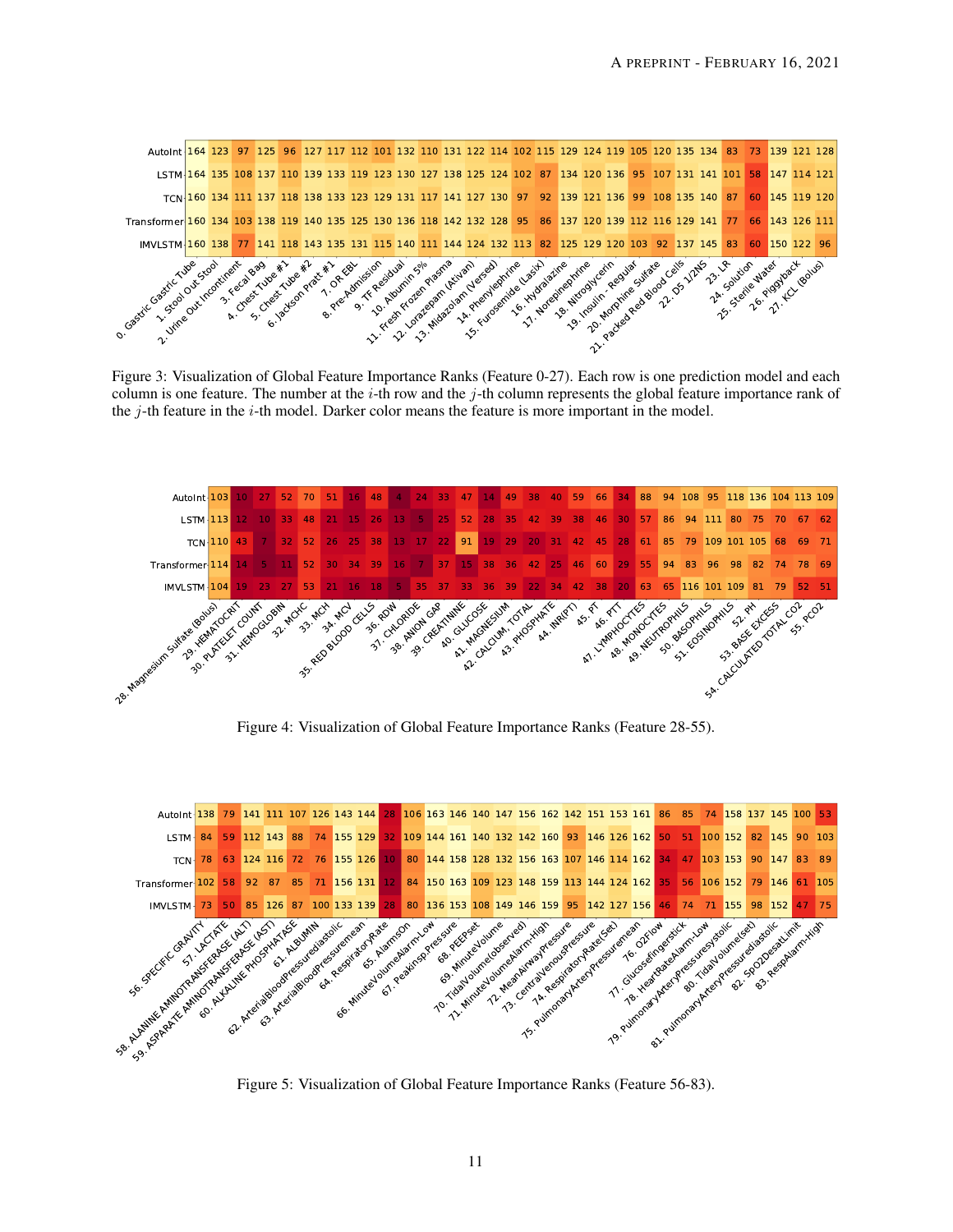

Figure 6: Visualization of Global Feature Importance Ranks (Feature 84-111).



Figure 7: Visualization of Global Feature Importance Ranks (Feature 112-139).

<span id="page-11-0"></span>

Figure 8: Visualization of Global Feature Importance Ranks (Feature 140-163).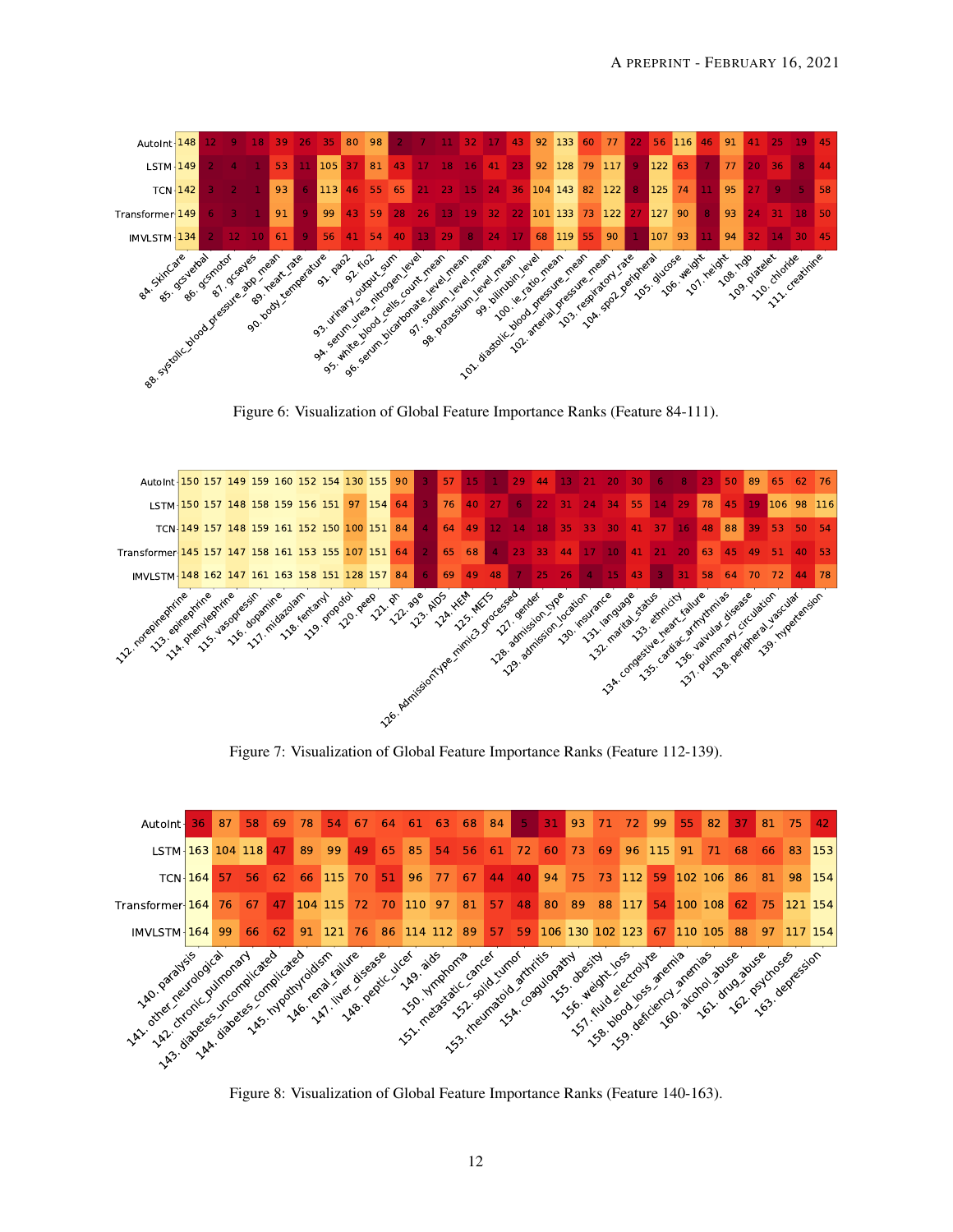<span id="page-12-0"></span>obtain'. Table [4](#page-12-0) lists the attributes and subgroups used within our analysis. Note that *age* is grouped by quartiles. For a more in-depth look at the distribution of each subgroup, please refer to Table  $A2$  in the Appendix section.

| Protected Attributes Groups |                                                                          |
|-----------------------------|--------------------------------------------------------------------------|
| Ethnicity                   | ['ASIAN', 'BLACK/AFRICAN AMERICAN', 'HISPANIC/LATINO', 'OTHER', 'WHITE'] |
| Gender                      | ['FEMALE', 'MALE']                                                       |
| <b>Marital Status</b>       | ['MARRIED', 'SINGLE', 'DIVORCED/WIDOWED']                                |
| Age                         | $[$ '<55 YRS', '55-67 YRS', '67-78 YRS', '>=78 YRS']                     |
| Insurance                   | ['MEDICAID/MEDICARE', 'PRIVATE']                                         |

Table 4: Protected attributes and subgroups within MIMIC-IV.

#### 5.2 Fair Treatment Analysis

Disparate treatment is unlawful discrimination in US labor law. Title VII of the United States Civil Rights Act is created to prevent unequal treatment or behavior toward someone because of a protected attribute (e.g. race, gender, or religious beliefs). Although the type and duration of treatment received by patients are determined by multiple factors, analyzing treatment disparities in MIMIC-IV can give us insights in potential biases in treatment received by different groups. Previously, there have been a few works pointing out the racial disparities in end-of-life care between cohorts of black and white patients within MIMIC-III  $[72, 73]$  $[72, 73]$  $[72, 73]$ . In a similar spirit, we additionally investigate treatment adoptions and duration across not only ethnicity, but also gender, age, marital status, and insurance type.

#### 5.2.1 Evaluation Method

In MIMIC-IV, 5 categories of mechanical ventilation received by patients have been recorded: HighFlow, InvasiveVent, NonInvasiveVent, Oxygen, and Trach. We first extract the treatment duration and then label the patients with no record as no intervention adoption. If a patient had multiple spans, such as an intubation-extubation-reintubation, then we consider the patient's treatment duration to be the sum of the individual spans.

#### 5.2.2 Results

Figure [9](#page-13-0) plots the intervention adoption rate and intervention duration across different protected attributes. We observe that: (1) There exists disparate treatments, which is most evident across different ethnic groups. The first column in Figure [9](#page-13-0) indicates that on average Black and Hispanic cohorts are less likely to receive ventilation treatments, while also receiving a shorter treatment duration. Similarly, this is also observed across groups split by the marital status, where single patients tend to receive shorter and fewer ventilation treatments as opposed to married patients, and similarly with patients with public or private insurances. (2) There are numerous hidden confounders in analyzing disparate treatment. The fourth column in Figure [9](#page-13-0) indicates more treatments provided to older patients. However, one can imagine that cause of this is medically relevant as the older cohort tends to require more care. Similarly, patients with generous public insurance can more easily afford more treatments. In particular, we note that it is difficult to precisely determine whether the differences in treatment are due to intentional discrimination or to differences caused by other confounders. At the current junction, we suspect a close look at causal analysis can help address this problem.

#### 5.3 Fair Prediction Analysis

Fairness in machine learning is a rapidly developing field with numerous definitions and metrics for prediction fairness with respect to two notions: individual and group fairness. For our binary classification task of in-hospital mortality prediction, we consider the group notion where a small number of protected demographic groups  $G$  (such as racial groups) is fixed, and we then ask for the classification parity of certain statistics across all of these protected groups.

## 5.3.1 Fairness Metrics

Most recently, a multitude of statistical measures have been introduced for group fairness, most notable are statistics that ask for the equality of the false positive or negative rates across all groups G (often known as *'equal opportunity'* [\[43\]](#page-19-18)) or the equality of classification rates (also known as *statistical parity*). Interestingly, it has been proven that some of the competing definitions and statistics previously proposed are mutually exclusive [\[74\]](#page-21-5). Thus, it is impossible to satisfy all of these fairness constraints.

In our case, it is often necessary for mortality assessment algorithms to explicitly consider health-related protected characteristics, especially the age of the patients. Hence, an age-neutral assessment score can systematically overestimate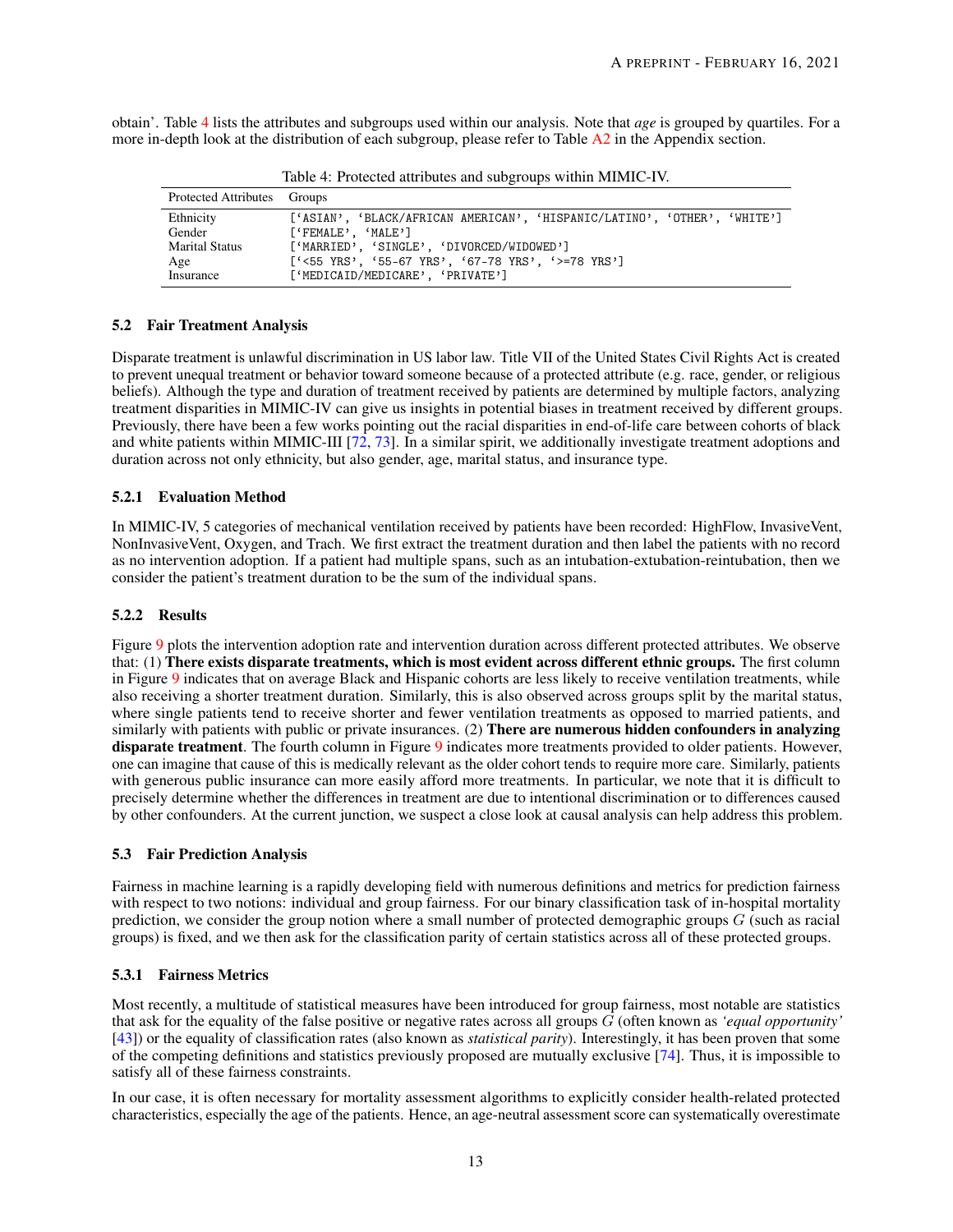#### (a) Average Intervention Adoption

<span id="page-13-0"></span>

Figure 9: Average adoption and hours of intervention in general and in subjects from different groups.

a young person's mortality risk, and can in turn encourage unnecessarily medical interventions. Similarly, enforcing equality of mortality classification rates can likewise lead to discriminatory decision making.

Hence, we choose AUC (area under the ROC curve) as our evaluation metrics to audit fairness across subgroups. First, it encompasses both FPR and FNR, which touches on the notion of equalized opportunity and equalized odds. Second, it is robust to class imbalance, which is especially important in the task of mortality prediction where mortality rates are  $\sim$  7%, Lastly, AUC is threshold agnostic, which does not necessitate setting a specific threshold for binary prediction that is used across all groups.

## 5.3.2 Evaluation Method

To evaluate fairness for each model on the MIMIC-IV dataset, we stratify the test set by groups (Table [4\)](#page-12-0), and compute the AUC for each protected group, similarly to [\[75\]](#page-21-6). In addition, we also added a stratification for the patient group with the largest common comorbidity, with HEM/METS for patients with lymphoma, leukemia, multiple myeloma, and metastatic cancer. We report (1) AUC(min): minimum AUC over all protected groups, (2) AUC(macro-avg): macro-average over all protected group AUCs and (3) AUC(minority): AUC reported for the smallest protected group in the dataset. Higher AUC is better for all three metrics.

Additionally, as MIMIC-IV is an ongoing data collection effort, we also investigate the relationships between the predictive performance of the mortality predictors and the data distribution with respect to each protected group. It was shown in [\[76\]](#page-21-7) that if the risk distributions of protected groups in general differ, such as mortality rates, threshold-based decisions will typically yield error metrics that also differ by group. Hence, we are interested in studying the potential source of the bias/differences in predictive performances from the MIMIC-IV training set.

#### 5.3.3 Results

Figure [10](#page-14-0) shows the training data distribution, mortality rates, and testing AUCs across each protected attribute for all patients and patients with HEM/METS, summarized over all five classifiers: AutoInt, LSTM, IMV-LSTM, TCN, and Transformer. Smaller gaps in AUC indicate equality in predictive performances, and larger gaps indicate potential inequalities. Table [5](#page-14-1) gives the quantitative results of the area under the curve (AUC). Higher values of AUCs for each of the min, avg, and minority AUC metrics indicate better predictive performance with respect to the protected groups.

We have the following observations: (1) **IMV-LSTM performs the best overall on fairness measure with respect** to AUC across different protected groups. Quantitatively, from Table [5,](#page-14-1) it is clear that IMV-LSTM has the highest AUC for both overall samples and the subgroups. We see that the minimum AUC for the protected subgroups is highest among the methods considered in this work. This indicates a higher lower bound over all protected attributes. Moreover, the AUC gap for minimum over protected groups is much larger than the next best model, Transformer, for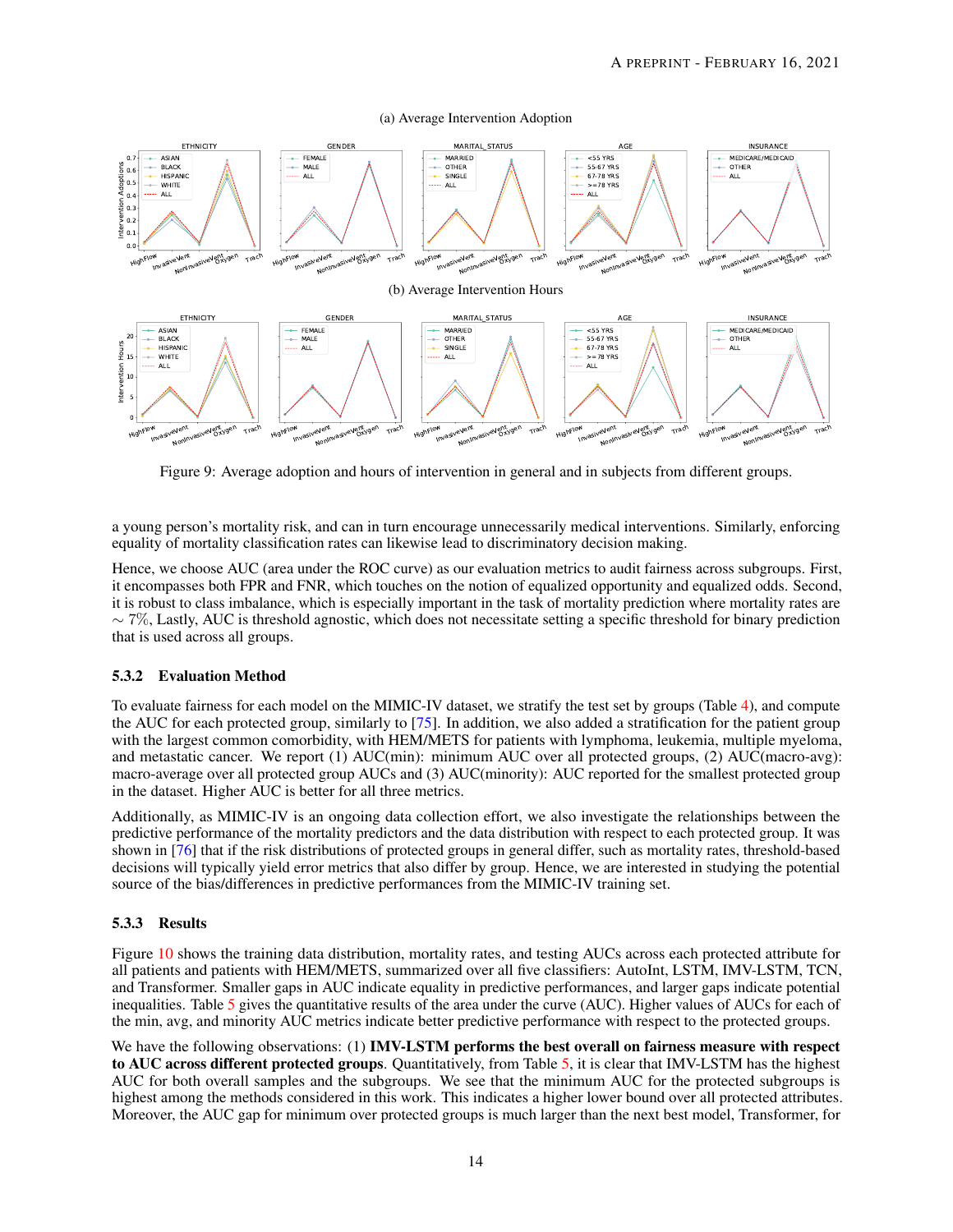<span id="page-14-0"></span>

Figure 10: Training data distribution, mortality rates, and testing AUCs across each protected attribute for all patients and patients with HEM/METS, summarized over all five classifiers: AutoInt, LSTM, IMV-LSTM, TCN, and Transformer.

the patient groups with HEM, and METS. (2) The in-hospital mortality predictors are in general fair, but less so for the subgroup of patients with the comorbidity HEM/METS. From Figure [10,](#page-14-0) we observe that the maximum AUC gap across all attributes is at most 0.08, which is smaller than the maximum AUC gap for patients with HEM and METS at 0.11. The difference is more pronounced in the Ethnicity class, but can similarly be observed for other protected classes. In general, we note that all models are quite fair across ethnic groups, with small deviations in gender, and patient's insurance. Across both sets of patients, we see that all classifiers are in general more accurate for younger patients (<55years) versus older patients. (3) There exists a strong correlation between mortality rates and AUCs for each of the protected attributes. We observe that there is a strong correlation between group mortality rates and group AUC, with Pearson's r=-0.922 and a p-value < .00001. This shows that groups with higher mortality rates indicate lower AUC scores. From Figure [10,](#page-14-0) we also observe that data with imbalanced representation between each subgroup does not impact predictive performance substantively.

| Methods         | Patient Group | AUC<br>Overall | Minimum AUC<br>over all protected groups | Macro-average AUC<br>over all protected group | AUC<br>for the smallest protected group |
|-----------------|---------------|----------------|------------------------------------------|-----------------------------------------------|-----------------------------------------|
| AutoInt         | All           | 0.900          | 0.832                                    | 0.897                                         | 0.882                                   |
| <b>LSTM</b>     |               | 0.941          | 0.896                                    | 0.939                                         | 0.932                                   |
| <b>TCN</b>      |               | 0.937          | 0.883                                    | 0.936                                         | 0.948                                   |
| Transformer     |               | 0.941          | 0.898                                    | 0.939                                         | 0.953                                   |
| <b>IMV-LSTM</b> |               | 0.955          | 0.918                                    | 0.954                                         | 0.968                                   |
| AutoInt         | HEM, METS     | 0.795          | 0.546                                    | 0.783                                         | 0.546                                   |
| <b>LSTM</b>     |               | 0.842          | 0.726                                    | 0.830                                         | 0.777                                   |
| <b>TCN</b>      |               | 0.832          | 0.696                                    | 0.822                                         | 0.696                                   |
| Transformer     |               | 0.839          | 0.778                                    | 0.830                                         | 0.823                                   |
| <b>IMV-LSTM</b> |               | 0.884          | 0.845                                    | 0.879                                         | 0.862                                   |

<span id="page-14-1"></span>Table 5: Summarized Area under the curve (AUC) performance of the in-hospital mortality predictors evaluated on sets of protected groups. Higher AUC indicates better predictive performance.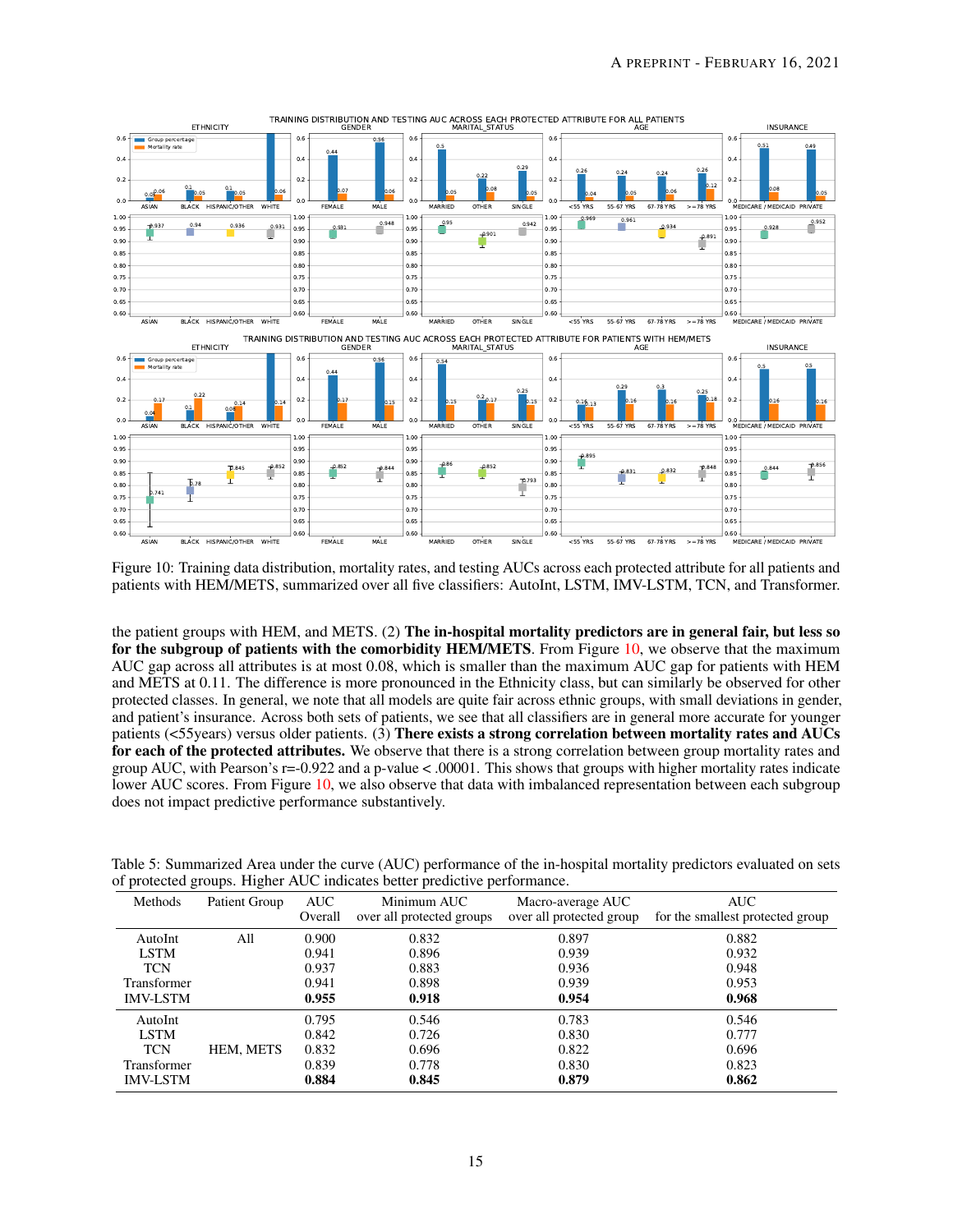#### (a) DeepLift

<span id="page-15-0"></span>

Figure 11: Interactions between *Feature Importance* from two interpretability approaches and fairness evaluation value *Min AUC* based on mortality predictions from four models.

#### 6 Interactions between Interpretability and Fairness

Fairness and interpretability are two critical pillars of the recent push for fairness, accountability, and transparency within deep learning. Overall, most interpretability works concern with explaining how the input features impact the final prediction, whether through feature importance or attributions, interactions, and knowledge distillation. Fairness on the other hand concerns with fairness metrics, optimization for fairness constraints, and the trade-off between accuracy and fairness. However, to the best of our knowledge, few work attempts to answer the question of how can interpretability help with fairness. What can we learn from our interpretability methods that would indicate either algorithmic bias or representation bias? In this section, we present concrete evidence to establish the initial connection between the two areas, but admittedly leave the fully investigation on the strength of this interaction for future work.

#### 6.1 Feature Importance Correlation with Fairness Metrics

Given mortality predictions made by state-of-the-art models on MIMIC-IV, we study the connections between feature importance induced by different interpretation approaches and the fairness measures in Figure [11.](#page-15-0) For all the five protected attributes, we compute their respective feature importance by averaging the values produced from interpretability models across time and patients. Taking the feature importance as  $x$  axis and the minimum AUC from subgroups split by protected attributes as  $y$  axis, we are expecting to see a decreasing trend, where more important features have a higher possibility to lead to performance divergence in the split subgroups. We observe the expected trend consistently among all prediction models, when the interpretability approach *DeepLift* and *DeepLiftShap* are utilized. As shown in Figure [11,](#page-15-0) age (black dot) is the most important feature compared with other protected attributes and the accuracy difference between young and old is more obvious than other group divisions. Similarly, ethnicity (red dot) and gender (green dot) are the least important features, which leads to much higher minimum AUC than other protected attributes. We plotted but did not observe obvious connections between feature importance from other interpretability approaches and other two fairness evaluation metrics.

#### 6.2 Feature Importance Scores across Protected Attributes

Interpretability often concerns with *global* feature importance for the entire model and *local* feature importance for an individual sample with respect to its prediction. Here, we consider the group feature importance that builds upon *local* feature importance. Ideally, we want to measure how important each feature is across different groups with certain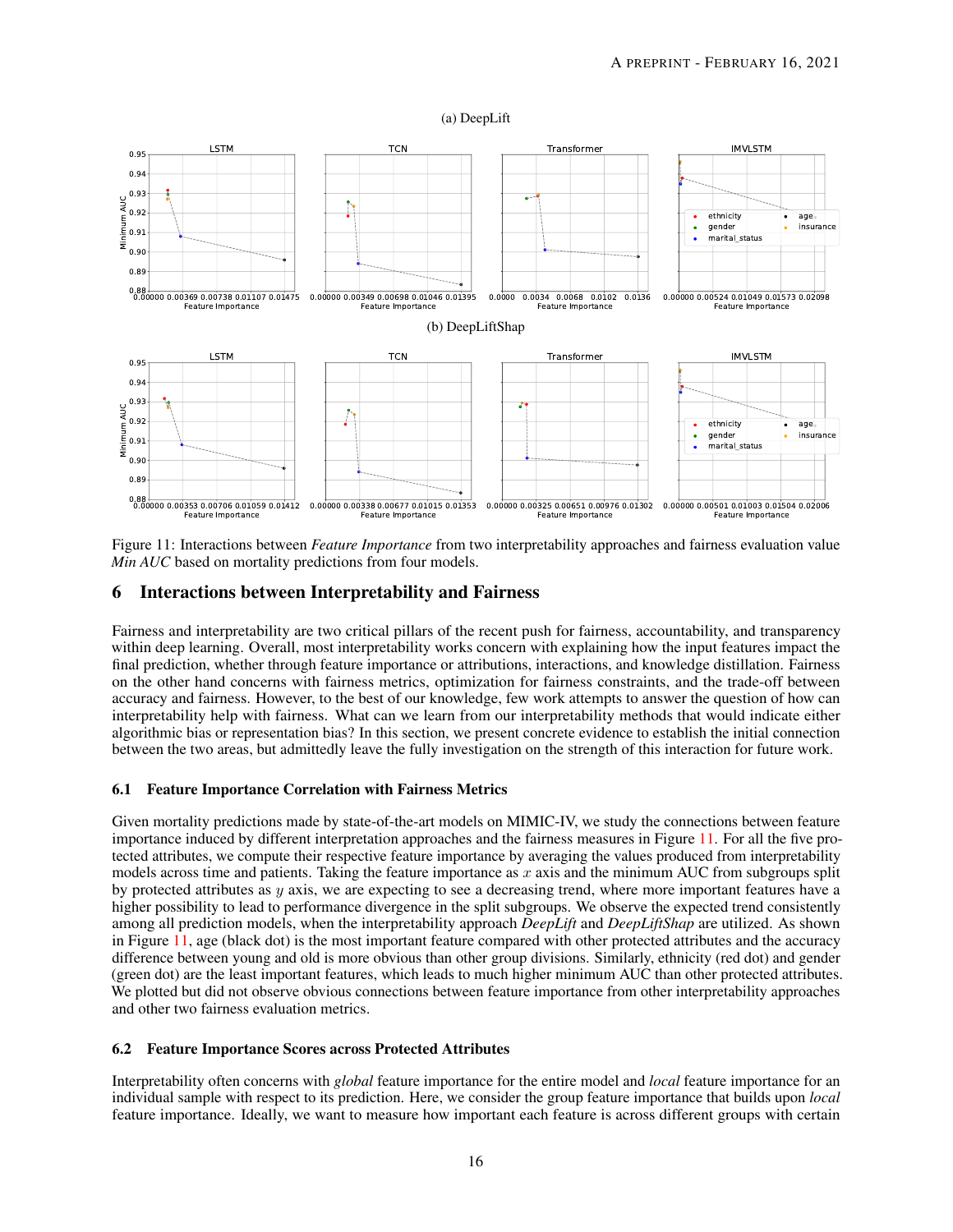protected attributes. Hence, we define the group feature importance  $q_i$  for feature i and protected attribute A,

$$
g_{i,A} = \frac{1}{N_A} \sum_{j=1}^{N_A} \phi_i^j,
$$

where  $N_A$  is the size of the group with attribute A, and  $\phi_i^j$  is the local feature importance of the feature i for a person j with attribute A. The parity between  $q_{i,A}$  would indicate a parity in how each feature is being used for different groups within a certain class of protected attributes. In the MIMIC-IV setting, we are interested in the importance of each of the demographic features used for the in-mortality prediction across the protected subgroups.

Since the scales of the feature importance scores are different for each of the interpretability method, we calculate the group feature importance for each demographic feature and rank their importance relative to other features within each interpretability method. Additionally, since feature importance is provided for {each hour timestep} x {each feature} within the first 24 hours in the ICU, for all models, we additionally average the feature importance across timesteps. Figure [12](#page-17-0) presents the box plot of the feature rankings for each demographic feature for the four models: Transformer, TCN, LSTM, and IMV-LSTM, and each of the 12 interpretability methods: ArchDetect, DeepLiftShap, FeaturePermutation, IntegratedGradients, SaliencyNoiseTunnel, DeepLift, FeatureAblation, GradientShap, Occlusion, Saliency, and ShapleySampling. A lower ranking indicates higher feature importance.

We observe that similar trends exist across different models of varying architectures, where a demographic feature is more important (has lower ranking) for specific groups. Out of 164 features used for each timestep, the feature ethnicity has the highest feature importance for the WHITE patients, similarly for the MALE patients with the feature gender, and the age group >= 78 YRS with the feature age, and so on. The protected attribute age is the most intuitive in this setting, where in-hospital mortality predictors would attribute high importance to elderly patients since that is a strong signal for mortality prediction. A similar case can be made the feature insurance, as patients with Medicare are often elderly. However, it is less intuitive for the ethnicity feature, as to why one subgroup would use the ethnicity feature more strongly than the other subgroups. This stark parity exists for all models, even for different methods of interpretability to obtain feature importance.

Again, it is difficult to identify the confounders or features that strongly correlate with the ethnicity feature, hence perhaps a causal perspective is most needed for this task. However, we do note that feature importance, especially when viewed as group importance, can concrete reveal how a feature is being used for different groups. Should this parity be considered as "unfair" and perhaps demographic features should not be used in training mortality classifiers. However, as we have also observed, age is such a strong indicator of mortality that omitting it would be detrimental to the classifiers' performance. We leave this connection for future work and emphasize the need to connect interpretability and fairness to explain what the model is doing and how can that explanation be used to reveal and/or audit potential bias within the model itself.

#### 7 Summary

In this work, we conduct analysis on the MIMIC-IV dataset and several deep learning models in terms of model interpretability, dataset bias, algorithmic fairness, and the interaction between interpretability and fairness. We present quantitative evaluation of interpretability methods on deep learning models for mortality prediction, demonstrate the dataset bias in treatment in MIMIC-IV, verify the fairness of studied mortality prediction models, and reveal the disparities of feature importance among demographic subgroups. We will conduct further analysis from a causal perspective on the relation between the difference of feature importance and the difference of model outcomes among subgroups.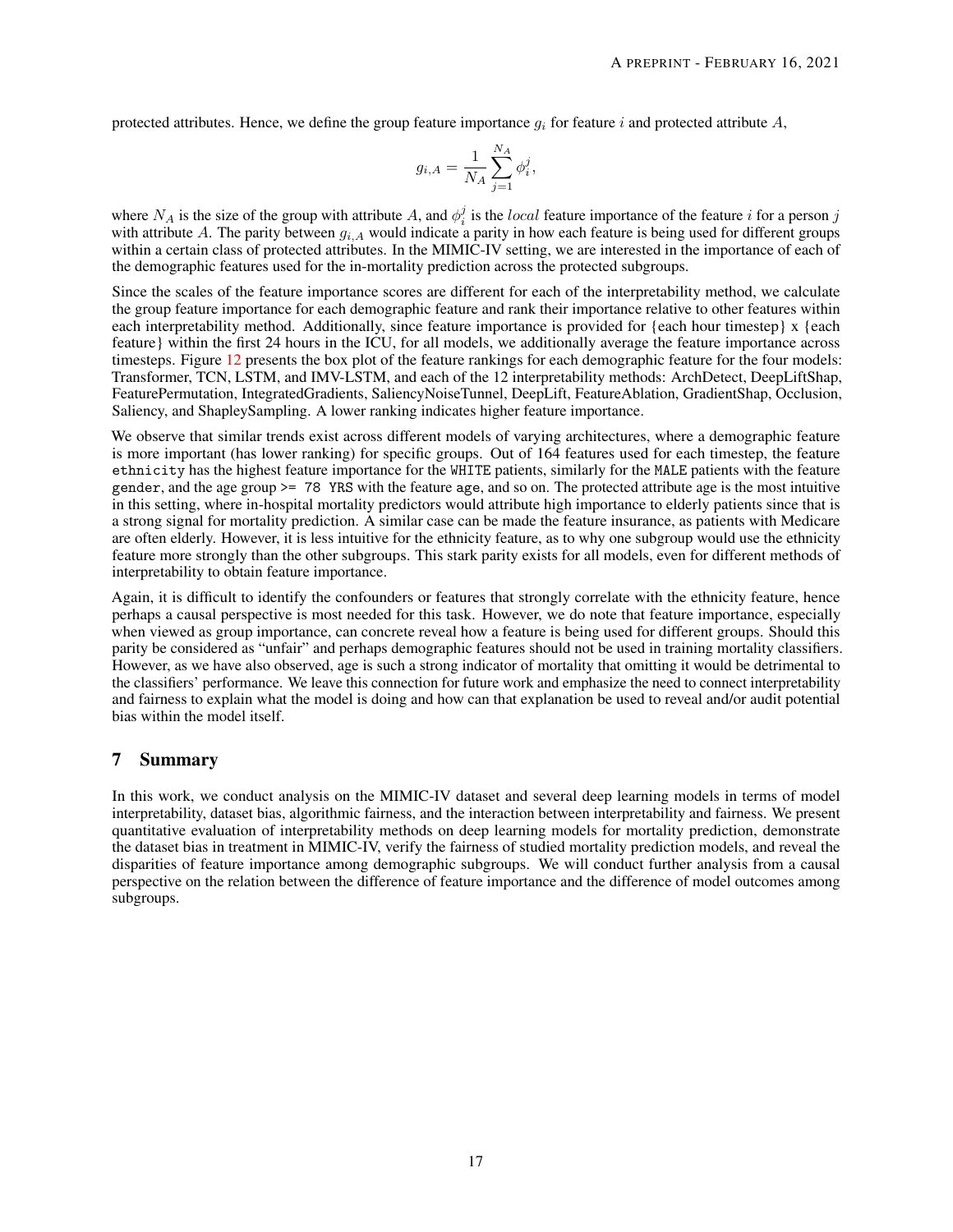<span id="page-17-0"></span>

Figure 12: Feature rankings for each demographic feature for the four models: Transformer, TCN, LSTM, and IMV-LSTM, and each of the 12 interpretability methods: ArchDetect, DeepLiftShap, FeaturePermutation, Integrated-Gradients, SaliencyNoiseTunnel, DeepLift, FeatureAblation, GradientShap, Occlusion, Saliency, and ShapleySampling.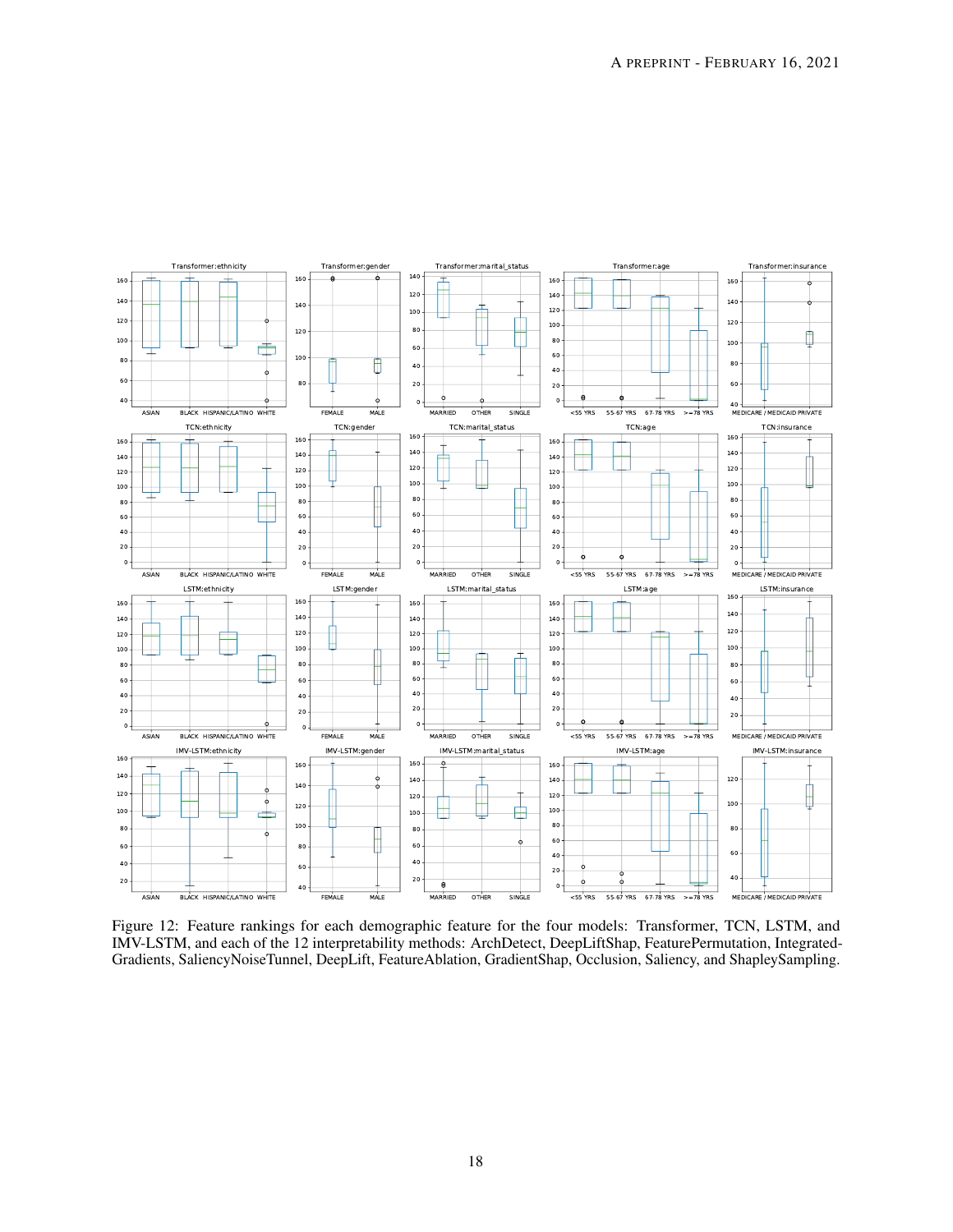## References

- <span id="page-18-0"></span>[1] Sanjay Purushotham, Chuizheng Meng, Zhengping Che, and Yan Liu. Benchmarking deep learning models on large healthcare datasets. *Journal of Biomedical Informatics*, 83:112 – 134, 2018.
- <span id="page-18-1"></span>[2] Hrayr Harutyunyan, Hrant Khachatrian, David C Kale, Greg Ver Steeg, and Aram Galstyan. Multitask learning and benchmarking with clinical time series data. *Scientific data*, 6(1):1–18, 2019.
- <span id="page-18-2"></span>[3] Shirly Wang, Matthew BA McDermott, Geeticka Chauhan, Marzyeh Ghassemi, Michael C Hughes, and Tristan Naumann. Mimic-extract: A data extraction, preprocessing, and representation pipeline for mimic-iii. In *Proceedings of the ACM Conference on Health, Inference, and Learning*, pages 222–235, 2020.
- <span id="page-18-3"></span>[4] Irene Chen, Fredrik D Johansson, and David Sontag. Why is my classifier discriminatory? In *Advances in Neural Information Processing Systems*, pages 3539–3550, 2018.
- <span id="page-18-4"></span>[5] Alistair Johnson, Lucas Bulgarelli, Tom Pollard, Steven Horng, Leo Anthony Celi, and Roger Mark. Mimic-iv (version 0.4). *PhysioNet*, 2020.
- <span id="page-18-5"></span>[6] A. Goldberger, L. Amaral, L. Glass, J. Hausdorff, P. C. Ivanov, R. Mark, J. E. Mietus, G. B. Moody, C. K. Peng, and H. E. Stanley. Physiobank, physiotoolkit, and physionet: Components of a new research resource for complex physiologic signals. *Circulation [Online]*, 101(23):e215–e220, 2000.
- <span id="page-18-6"></span>[7] Sara Hooker, Dumitru Erhan, Pieter-Jan Kindermans, and Been Kim. A benchmark for interpretability methods in deep neural networks. In *Advances in Neural Information Processing Systems*, pages 9737–9748, 2019.
- <span id="page-18-7"></span>[8] Michael Tsang, Sirisha Rambhatla, and Yan Liu. How does this interaction affect me? interpretable attribution for feature interactions. *Advances in Neural Information Processing Systems*, 33, 2020.
- <span id="page-18-8"></span>[9] Tian Guo, Tao Lin, and Nino Antulov-Fantulin. Exploring interpretable lstm neural networks over multi-variable data. In *International Conference on Machine Learning*, pages 2494–2504, 2019.
- <span id="page-18-9"></span>[10] Karen Simonyan, Andrea Vedaldi, and Andrew Zisserman. Deep inside convolutional networks: Visualising image classification models and saliency maps. *arXiv preprint arXiv:1312.6034*, 2013.
- <span id="page-18-10"></span>[11] Mukund Sundararajan, Ankur Taly, and Qiqi Yan. Axiomatic attribution for deep networks. In *Proceedings of the 34th International Conference on Machine Learning-Volume 70*, pages 3319–3328, 2017.
- <span id="page-18-11"></span>[12] Avanti Shrikumar, Peyton Greenside, and Anshul Kundaje. Learning important features through propagating activation differences. In *International Conference on Machine Learning*, pages 3145–3153, 2017.
- <span id="page-18-12"></span>[13] Marco Ancona, Enea Ceolini, Cengiz Öztireli, and Markus Gross. Towards better understanding of gradient-based attribution methods for deep neural networks. In *International Conference on Learning Representations*, 2018.
- <span id="page-18-13"></span>[14] Scott M Lundberg and Su-In Lee. A unified approach to interpreting model predictions. In *Advances in neural information processing systems*, pages 4765–4774, 2017.
- <span id="page-18-14"></span>[15] Daniel Smilkov, Nikhil Thorat, Been Kim, Fernanda Viégas, and Martin Wattenberg. Smoothgrad: removing noise by adding noise. *arXiv preprint arXiv:1706.03825*, 2017.
- <span id="page-18-15"></span>[16] Javier Castro, Daniel Gómez, and Juan Tejada. Polynomial calculation of the shapley value based on sampling. *Computers & Operations Research*, 36(5):1726–1730, 2009.
- <span id="page-18-16"></span>[17] Erik Strumbelj and Igor Kononenko. An efficient explanation of individual classifications using game theory. *The Journal of Machine Learning Research*, 11:1–18, 2010.
- <span id="page-18-17"></span>[18] Christoph Molnar. *Interpretable Machine Learning*. Lulu. com, 2020.
- <span id="page-18-18"></span>[19] Harini Suresh, Nathan Hunt, Alistair Johnson, Leo Anthony Celi, Peter Szolovits, and Marzyeh Ghassemi. Clinical intervention prediction and understanding using deep networks. *arXiv preprint arXiv:1705.08498*, 2017.
- <span id="page-18-19"></span>[20] Matthew D Zeiler and Rob Fergus. Visualizing and understanding convolutional networks. In *European conference on computer vision*, pages 818–833. Springer, 2014.
- <span id="page-18-20"></span>[21] Mukund Sundararajan, Kedar Dhamdhere, and Ashish Agarwal. The shapley taylor interaction index. In *International Conference on Machine Learning*, pages 9259–9268. PMLR, 2020.
- <span id="page-18-21"></span>[22] Joseph D Janizek, Pascal Sturmfels, and Su-In Lee. Explaining explanations: Axiomatic feature interactions for deep networks. *arXiv preprint arXiv:2002.04138*, 2020.
- <span id="page-18-22"></span>[23] Daria Sorokina, Rich Caruana, Mirek Riedewald, and Daniel Fink. Detecting statistical interactions with additive groves of trees. In *Proceedings of the 25th international conference on Machine learning*, pages 1000–1007, 2008.
- <span id="page-18-23"></span>[24] Michael Tsang, Dehua Cheng, and Yan Liu. Detecting statistical interactions from neural network weights. In *International Conference on Learning Representations*, 2018.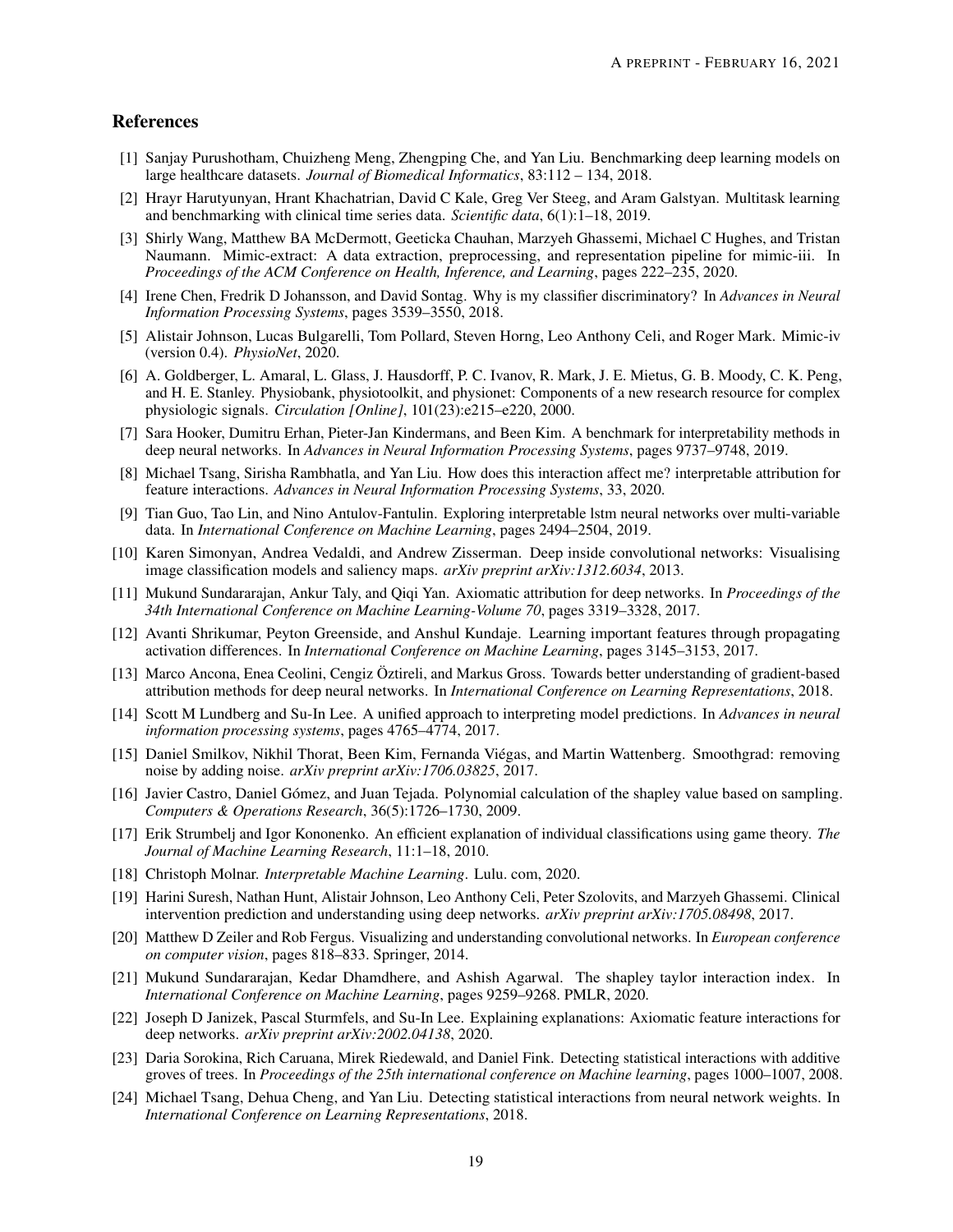- <span id="page-19-0"></span>[25] Michael Tsang, Hanpeng Liu, Sanjay Purushotham, Pavankumar Murali, and Yan Liu. Neural interaction transparency (nit): Disentangling learned interactions for improved interpretability. In *Advances in Neural Information Processing Systems*, pages 5804–5813, 2018.
- <span id="page-19-1"></span>[26] Kedar Dhamdhere, Mukund Sundararajan, and Qiqi Yan. How important is a neuron? *arXiv preprint arXiv:1805.12233*, 2018.
- <span id="page-19-2"></span>[27] Avanti Shrikumar, Jocelin Su, and Anshul Kundaje. Computationally efficient measures of internal neuron importance. *arXiv preprint arXiv:1807.09946*, 2018.
- <span id="page-19-3"></span>[28] Klas Leino, Shayak Sen, Anupam Datta, Matt Fredrikson, and Linyi Li. Influence-directed explanations for deep convolutional networks. In *2018 IEEE International Test Conference (ITC)*, pages 1–8. IEEE, 2018.
- <span id="page-19-4"></span>[29] J Springenberg, Alexey Dosovitskiy, Thomas Brox, and M Riedmiller. Striving for simplicity: The all convolutional net. In *ICLR (workshop track)*, 2015.
- <span id="page-19-5"></span>[30] Been Kim, Martin Wattenberg, Justin Gilmer, Carrie Cai, James Wexler, Fernanda Viegas, et al. Interpretability beyond feature attribution: Quantitative testing with concept activation vectors (tcav). In *International conference on machine learning*, pages 2668–2677. PMLR, 2018.
- <span id="page-19-6"></span>[31] Amirata Ghorbani, James Wexler, James Y Zou, and Been Kim. Towards automatic concept-based explanations. In *Advances in Neural Information Processing Systems*, pages 9277–9286, 2019.
- <span id="page-19-7"></span>[32] Bolei Zhou, Yiyou Sun, David Bau, and Antonio Torralba. Interpretable basis decomposition for visual explanation. In *Proceedings of the European Conference on Computer Vision (ECCV)*, pages 119–134, 2018.
- <span id="page-19-8"></span>[33] Aya Abdelsalam Ismail, Mohamed Gunady, Hector Corrada Bravo, and Soheil Feizi. Benchmarking deep learning interpretability in time series predictions. *Advances in Neural Information Processing Systems*, 33, 2020.
- <span id="page-19-9"></span>[34] Michaela Hardt, Alvin Rajkomar, Gerardo Flores, Andrew Dai, Michael Howell, Greg Corrado, Claire Cui, and Moritz Hardt. Explaining an increase in predicted risk for clinical alerts. In *Proceedings of the ACM Conference on Health, Inference, and Learning*, pages 80–89, 2020.
- <span id="page-19-10"></span>[35] Benjamin Sanchez-Lengeling, Jennifer Wei, Brian Lee, Emily Reif, Peter Wang, Wesley Wei Qian, Kevin McCloskey, Lucy Colwell, and Alexander Wiltschko. Evaluating attribution for graph neural networks. *Advances in Neural Information Processing Systems*, 33, 2020.
- <span id="page-19-11"></span>[36] Wojciech Samek, Alexander Binder, Grégoire Montavon, Sebastian Lapuschkin, and Klaus-Robert Müller. Evaluating the visualization of what a deep neural network has learned. *IEEE transactions on neural networks and learning systems*, 28(11):2660–2673, 2016.
- <span id="page-19-12"></span>[37] Anja Lambrecht and Catherine Tucker. Algorithmic bias? an empirical study of apparent gender-based discrimination in the display of stem career ads. *Management Science*, 65(7):2966–2981, 2019.
- <span id="page-19-13"></span>[38] Inioluwa Deborah Raji and Joy Buolamwini. Actionable auditing: Investigating the impact of publicly naming biased performance results of commercial ai products. In *Proceedings of the 2019 AAAI/ACM Conference on AI, Ethics, and Society*, pages 429–435, 2019.
- <span id="page-19-14"></span>[39] Tobias Schnabel, Adith Swaminathan, Ashudeep Singh, Navin Chandak, and Thorsten Joachims. Recommendations as treatments: Debiasing learning and evaluation. *arXiv preprint arXiv:1602.05352*, 2016.
- <span id="page-19-15"></span>[40] Julia Dressel and Hany Farid. The accuracy, fairness, and limits of predicting recidivism. *Science advances*, 4(1):eaao5580, 2018.
- <span id="page-19-16"></span>[41] Runshan Fu, Yan Huang, and Param Vir Singh. Artificial intelligence and algorithmic bias: Source, detection, mitigation, and implications. In *Pushing the Boundaries: Frontiers in Impactful OR/OM Research*, pages 39–63. INFORMS, 2020.
- <span id="page-19-17"></span>[42] Ninareh Mehrabi, Fred Morstatter, Nripsuta Saxena, Kristina Lerman, and Aram Galstyan. A survey on bias and fairness in machine learning. *arXiv preprint arXiv:1908.09635*, 2019.
- <span id="page-19-18"></span>[43] Moritz Hardt, Eric Price, and Nati Srebro. Equality of opportunity in supervised learning. In *Advances in neural information processing systems*, pages 3315–3323, 2016.
- <span id="page-19-19"></span>[44] Rachel KE Bellamy, Kuntal Dey, Michael Hind, Samuel C Hoffman, Stephanie Houde, Kalapriya Kannan, Pranay Lohia, Jacquelyn Martino, Sameep Mehta, Aleksandra Mojsilovic, et al. Ai fairness 360: An extensible toolkit for detecting, understanding, and mitigating unwanted algorithmic bias. *arXiv preprint arXiv:1810.01943*, 2018.
- <span id="page-19-20"></span>[45] Faisal Kamiran and Toon Calders. Data preprocessing techniques for classification without discrimination. *Knowledge and Information Systems*, 33(1):1–33, 2012.
- <span id="page-19-21"></span>[46] Daniel Moyer, Shuyang Gao, Rob Brekelmans, Aram Galstyan, and Greg Ver Steeg. Invariant representations without adversarial training. *Advances in Neural Information Processing Systems*, 31:9084–9093, 2018.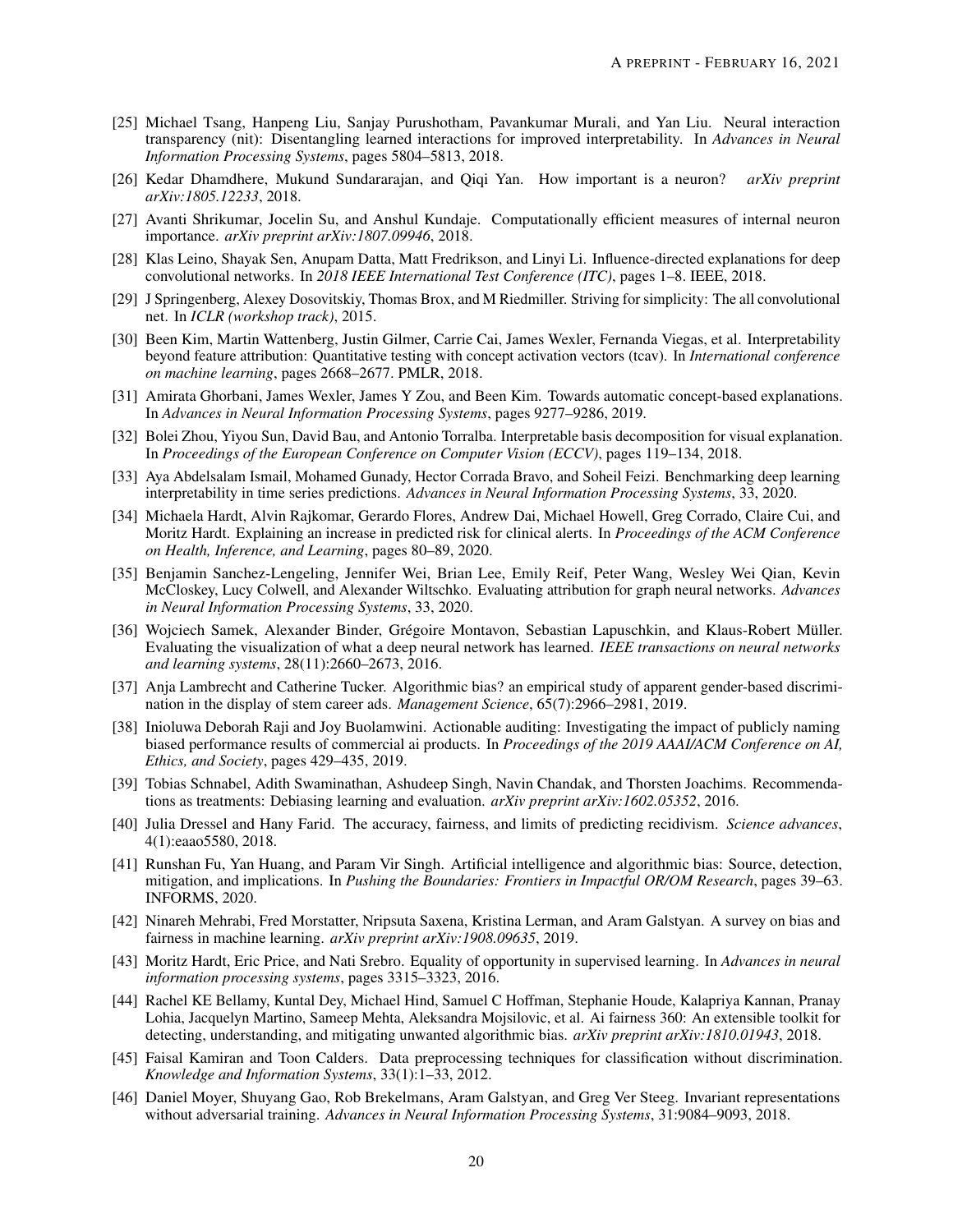- <span id="page-20-0"></span>[47] Harvineet Singh, Rina Singh, Vishwali Mhasawade, and Rumi Chunara. Fair predictors under distribution shift. *arXiv preprint arXiv:1911.00677*, 2019.
- <span id="page-20-1"></span>[48] Noam Barda, Gal Yona, Guy N Rothblum, Philip Greenland, Morton Leibowitz, Ran Balicer, Eitan Bachmat, and Noa Dagan. Addressing bias in prediction models by improving subpopulation calibration. *Journal of the American Medical Informatics Association*, 2020.
- <span id="page-20-2"></span>[49] Natalia Martinez, Martin Bertran, and Guillermo Sapiro. Minimax pareto fairness: A multi objective perspective. In *International Conference on Machine Learning*, pages 6755–6764. PMLR, 2020.
- <span id="page-20-3"></span>[50] Haoran Zhang, Amy X Lu, Mohamed Abdalla, Matthew McDermott, and Marzyeh Ghassemi. Hurtful words: quantifying biases in clinical contextual word embeddings. In *Proceedings of the ACM Conference on Health, Inference, and Learning*, pages 110–120, 2020.
- <span id="page-20-4"></span>[51] Irene Y Chen, Peter Szolovits, and Marzyeh Ghassemi. Can ai help reduce disparities in general medical and mental health care? *AMA journal of ethics*, 21(2):167–179, 2019.
- <span id="page-20-5"></span>[52] Sen Cui, Weishen Pan, Changshui Zhang, and Fei Wang. xorder: A model agnostic post-processing framework for achieving ranking fairness while maintaining algorithm utility. *arXiv preprint arXiv:2006.08267*, 2020.
- <span id="page-20-6"></span>[53] John Chen, Ian Berlot-Atwell, Safwan Hossain, Xindi Wang, and Frank Rudzicz. Exploring text specific and blackbox fairness algorithms in multimodal clinical nlp. *arXiv preprint arXiv:2011.09625*, 2020.
- <span id="page-20-7"></span>[54] Shubham Sharma, Jette Henderson, and Joydeep Ghosh. Certifai: Counterfactual explanations for robustness, transparency, interpretability, and fairness of artificial intelligence models. *arXiv preprint arXiv:1905.07857*, 2019.
- <span id="page-20-8"></span>[55] Eric Chu, Nabeel Gillani, and Sneha Priscilla Makini. Games for fairness and interpretability. In *Companion Proceedings of the Web Conference 2020*, pages 520–524, 2020.
- <span id="page-20-9"></span>[56] Finale Doshi-Velez and Been Kim. A roadmap for a rigorous science of interpretability. *arXiv preprint arXiv:1702.08608*, 2, 2017.
- <span id="page-20-10"></span>[57] Zachary C Lipton. The mythos of model interpretability. *Queue*, 16(3):31–57, 2018.
- <span id="page-20-11"></span>[58] Mengnan Du, Fan Yang, Na Zou, and Xia Hu. Fairness in deep learning: A computational perspective. *IEEE Intelligent Systems*, 2020.
- <span id="page-20-12"></span>[59] Jon Kleinberg and Sendhil Mullainathan. Simplicity creates inequity: implications for fairness, stereotypes, and interpretability. In *Proceedings of the 2019 ACM Conference on Economics and Computation*, pages 807–808, 2019.
- <span id="page-20-13"></span>[60] Shahin Jabbari, Han-Ching Ou, Himabindu Lakkaraju, and Milind Tambe. An empirical study of the trade-offs between interpretability and fairness.
- <span id="page-20-14"></span>[61] Julius Adebayo and Lalana Kagal. Iterative orthogonal feature projection for diagnosing bias in black-box models. *arXiv preprint arXiv:1611.04967*, 2016.
- <span id="page-20-15"></span>[62] Christina Wadsworth, Francesca Vera, and Chris Piech. Achieving fairness through adversarial learning: an application to recidivism prediction. *arXiv preprint arXiv:1807.00199*, 2018.
- <span id="page-20-16"></span>[63] Juliana Cesaro and Fabio Gagliardi Cozman. Measuring unfairness through game-theoretic interpretability. In *Joint European Conference on Machine Learning and Knowledge Discovery in Databases*, pages 253–264. Springer, 2019.
- <span id="page-20-17"></span>[64] Michael Sjoding, Shengpu Tang, Parmida Davarmanesh, Yanmeng Song, Danai Koutra, and Jenna Wiens. Democratizing ehr analyses a comprehensive pipeline for learning from clinical data. *Machine Learning For Healthcare (Clinical Abstracts Track)*, 2019.
- <span id="page-20-18"></span>[65] Weiping Song, Chence Shi, Zhiping Xiao, Zhijian Duan, Yewen Xu, Ming Zhang, and Jian Tang. Autoint: Automatic feature interaction learning via self-attentive neural networks. In *Proceedings of the 28th ACM International Conference on Information and Knowledge Management*, pages 1161–1170, 2019.
- <span id="page-20-19"></span>[66] Sepp Hochreiter and Jürgen Schmidhuber. Long short-term memory. *Neural computation*, 9(8):1735–1780, 1997.
- <span id="page-20-20"></span>[67] Shaojie Bai, J Zico Kolter, and Vladlen Koltun. An empirical evaluation of generic convolutional and recurrent networks for sequence modeling. *arXiv preprint arXiv:1803.01271*, 2018.
- <span id="page-20-21"></span>[68] Ashish Vaswani, Noam Shazeer, Niki Parmar, Jakob Uszkoreit, Llion Jones, Aidan N Gomez, Łukasz Kaiser, and Illia Polosukhin. Attention is all you need. *Advances in neural information processing systems*, 30:5998–6008, 2017.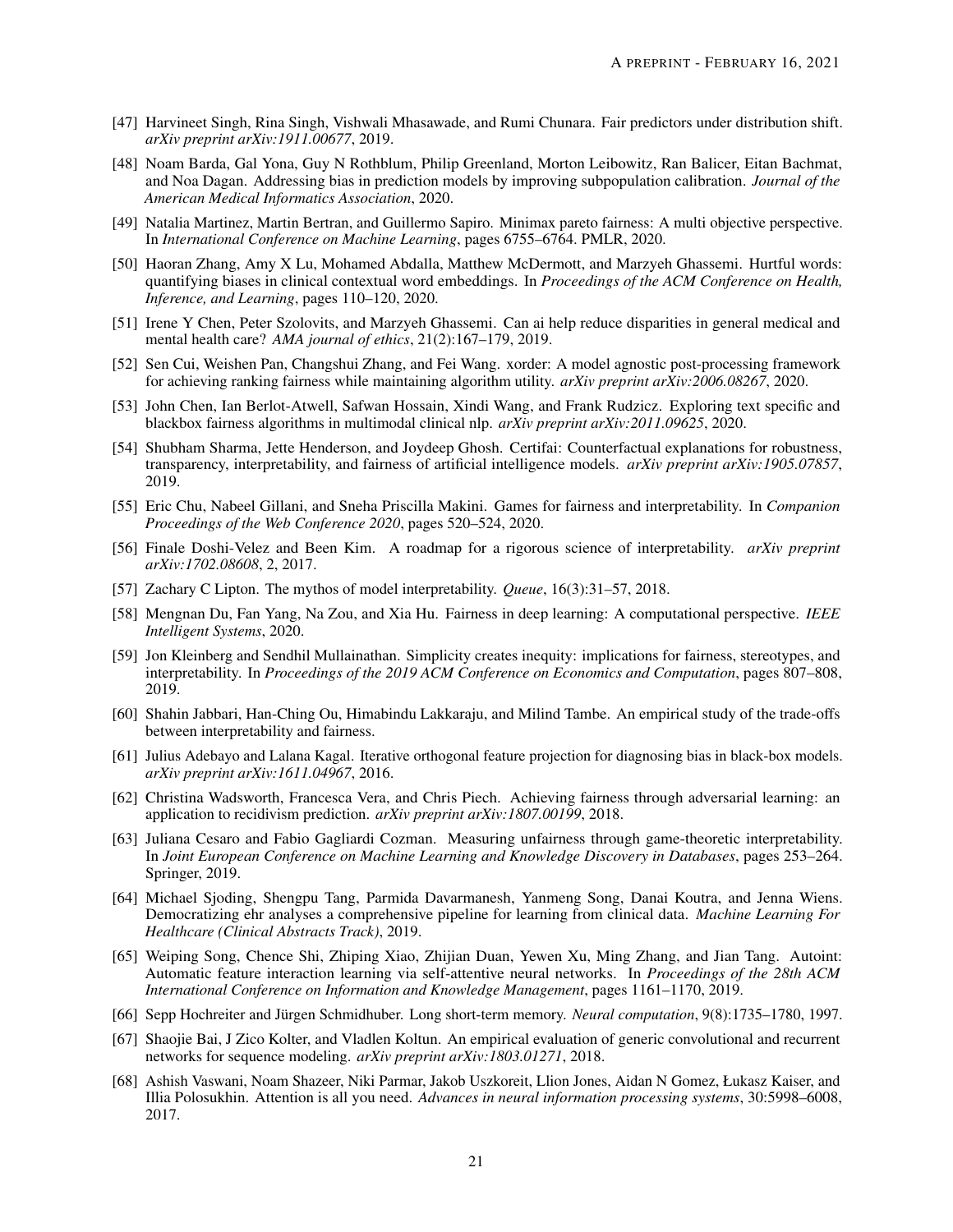- <span id="page-21-0"></span>[69] Sarthak Jain and Byron C Wallace. Attention is not explanation. In *Proceedings of the 2019 Conference of the North American Chapter of the Association for Computational Linguistics: Human Language Technologies, Volume 1 (Long and Short Papers)*, pages 3543–3556, 2019.
- <span id="page-21-1"></span>[70] Christopher Grimsley, Elijah Mayfield, and Julia R.S. Bursten. Why attention is not explanation: Surgical intervention and causal reasoning about neural models. In *Proceedings of the 12th Language Resources and Evaluation Conference*, pages 1780–1790, Marseille, France, May 2020. European Language Resources Association.
- <span id="page-21-2"></span>[71] Jiahao Chen, Nathan Kallus, Xiaojie Mao, Geoffry Svacha, and Madeleine Udell. Fairness under unawareness: Assessing disparity when protected class is unobserved. In *Proceedings of the conference on fairness, accountability, and transparency*, pages 339–348, 2019.
- <span id="page-21-3"></span>[72] Christopher J Yarnell, L. Fu, D. Manuel, P. Tanuseputro, T. Stukel, R. Pinto, D. Scales, A. Laupacis, and R. Fowler. Association between immigrant status and end-of-life care in ontario, canada. *JAMA*, 318:1479–1488, 2017.
- <span id="page-21-4"></span>[73] Janet J. Lee, Ann C. Long, J. Randall Curtis, and Ruth A. Engelberg. The influence of race/ethnicity and education on family ratings of the quality of dying in the icu. *Journal of Pain and Symptom Management*, 51(1):9 – 16, 2016.
- <span id="page-21-5"></span>[74] Jon Kleinberg, Sendhil Mullainathan, and Manish Raghavan. Inherent trade-offs in the fair determination of risk scores. *arXiv preprint arXiv:1609.05807*, 2016.
- <span id="page-21-6"></span>[75] Preethi Lahoti, Alex Beutel, Jilin Chen, Kang Lee, Flavien Prost, Nithum Thain, Xuezhi Wang, and Ed H Chi. Fairness without demographics through adversarially reweighted learning. In *Advances in neural information processing systems*, 2021.
- <span id="page-21-7"></span>[76] Sam Corbett-Davies and Sharad Goel. The measure and mismeasure of fairness: A critical review of fair machine learning. *arXiv preprint arXiv:1808.00023*, 2018.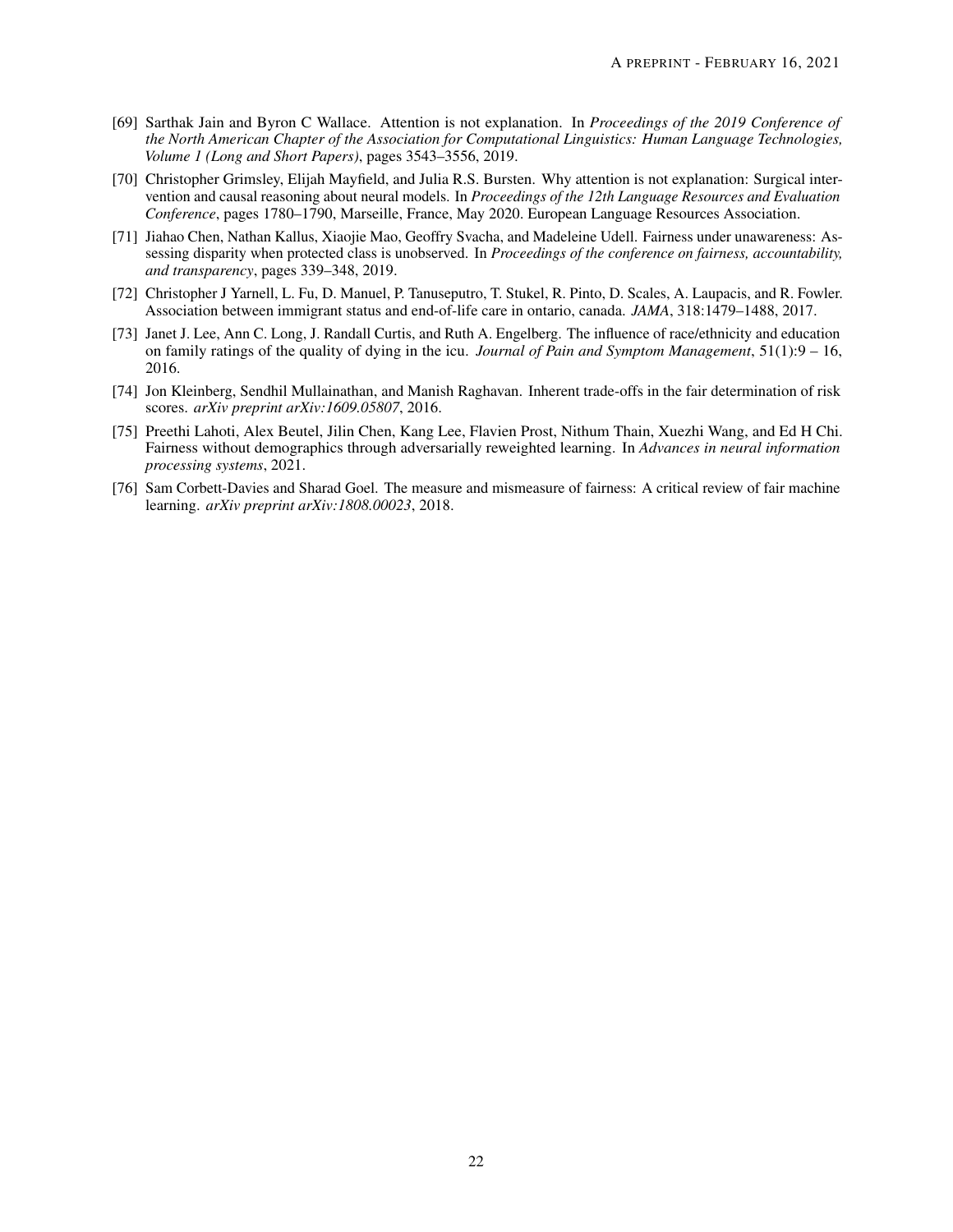## A Appendix

## <span id="page-22-0"></span>A.1 List of Features

| Table A1: Full list of selected 164 features. |  |  |
|-----------------------------------------------|--|--|
|-----------------------------------------------|--|--|

| $i$ -th feature | Feature name                          | Group                    | Tablename                                      |
|-----------------|---------------------------------------|--------------------------|------------------------------------------------|
| 0               | Gastric Gastric Tube                  | <b>EHR</b>               | mimic_icu.outputevents                         |
| 1               | <b>Stool Out Stool</b>                | <b>EHR</b>               | mimic_icu.outputevents                         |
| 2               | Urine Out Incontinent                 | <b>EHR</b>               | mimic_icu.outputevents                         |
| 3               | Fecal Bag                             | <b>EHR</b>               | mimic_icu.outputevents                         |
| 4               | Chest Tube #1                         | <b>EHR</b>               | mimic_icu.outputevents                         |
| 5               | Chest Tube #2                         | <b>EHR</b>               | mimic_icu.outputevents                         |
| 6               | Jackson Pratt #1                      | <b>EHR</b>               | mimic_icu.outputevents                         |
| 7               | OR EBL                                | <b>EHR</b>               | mimic_icu.outputevents                         |
| 8               | Pre-Admission                         | <b>EHR</b>               | mimic_icu.outputevents                         |
| 9               | <b>TF Residual</b>                    | <b>EHR</b>               | mimic_icu.outputevents                         |
| 10              | Albumin 5%                            | <b>EHR</b>               | mimic_icu.inputevents                          |
| 11              | Fresh Frozen Plasma                   | <b>EHR</b>               | mimic_icu.inputevents                          |
| 12              | Lorazepam (Ativan)                    | <b>EHR</b>               | mimic_icu.inputevents                          |
| 13              | Midazolam (Versed)                    | <b>EHR</b>               | mimic_icu.inputevents                          |
| 14              | Phenylephrine                         | <b>EHR</b>               | mimic_icu.inputevents                          |
| 15              | Furosemide (Lasix)                    | <b>EHR</b>               | mimic_icu.inputevents                          |
| 16              | Hydralazine                           | <b>EHR</b>               | mimic_icu.inputevents                          |
| 17              | Norepinephrine                        | <b>EHR</b><br><b>EHR</b> | mimic_icu.inputevents                          |
| 18              | Nitroglycerin                         | <b>EHR</b>               | mimic_icu.inputevents                          |
| 19<br>20        | Insulin - Regular<br>Morphine Sulfate | <b>EHR</b>               | mimic_icu.inputevents                          |
| 21              | Packed Red Blood Cells                | <b>EHR</b>               | mimic_icu.inputevents<br>mimic_icu.inputevents |
| 22              | <b>D5 1/2NS</b>                       | <b>EHR</b>               | mimic_icu.inputevents                          |
| 23              | LR                                    | <b>EHR</b>               |                                                |
| 24              | Solution                              | <b>EHR</b>               | mimic_icu.inputevents<br>mimic_icu.inputevents |
| 25              | Sterile Water                         | EHR                      | mimic_icu.inputevents                          |
| 26              | Piggyback                             | <b>EHR</b>               | mimic_icu.inputevents                          |
| 27              | <b>KCL</b> (Bolus)                    | <b>EHR</b>               | mimic_icu.inputevents                          |
| $28\,$          | Magnesium Sulfate (Bolus)             | EHR                      | mimic_icu.inputevents                          |
| 29              | <b>HEMATOCRIT</b>                     | <b>EHR</b>               | mimic_hosp.labevents                           |
| 30              | PLATELET COUNT                        | <b>EHR</b>               | mimic_hosp.labevents                           |
| 31              | <b>HEMOGLOBIN</b>                     | <b>EHR</b>               | mimic_hosp.labevents                           |
| 32              | <b>MCHC</b>                           | <b>EHR</b>               | mimic_hosp.labevents                           |
| 33              | MCH                                   | <b>EHR</b>               | mimic_hosp.labevents                           |
| 34              | <b>MCV</b>                            | <b>EHR</b>               | mimic_hosp.labevents                           |
| 35              | <b>RED BLOOD CELLS</b>                | <b>EHR</b>               | mimic_hosp.labevents                           |
| 36              | <b>RDW</b>                            | <b>EHR</b>               | mimic_hosp.labevents                           |
| 37              | <b>CHLORIDE</b>                       | <b>EHR</b>               | mimic_hosp.labevents                           |
| 38              | <b>ANION GAP</b>                      | <b>EHR</b>               | mimic_hosp.labevents                           |
| 39              | <b>CREATININE</b>                     | <b>EHR</b>               | mimic_hosp.labevents                           |
| 40              | <b>GLUCOSE</b>                        | <b>EHR</b>               | mimic_hosp.labevents                           |
| 41              | <b>MAGNESIUM</b>                      | <b>EHR</b>               | mimic_hosp.labevents                           |
| 42              | CALCIUM, TOTAL                        | <b>EHR</b>               | mimic_hosp.labevents                           |
| 43              | PHOSPHATE                             | <b>EHR</b>               | mimic_hosp.labevents                           |
| 44              | INR(PT)                               | <b>EHR</b>               | mimic_hosp.labevents                           |
| 45              | PT                                    | <b>EHR</b>               | mimic_hosp.labevents                           |
| 46              | <b>PTT</b>                            | <b>EHR</b>               | mimic_hosp.labevents                           |
| 47              | <b>LYMPHOCYTES</b>                    | EHR                      | mimic_hosp.labevents                           |
| 48              | <b>MONOCYTES</b>                      | <b>EHR</b>               | mimic_hosp.labevents                           |
| 49              | <b>NEUTROPHILS</b>                    | <b>EHR</b>               | mimic_hosp.labevents                           |
| 50              | <b>BASOPHILS</b>                      | <b>EHR</b>               | mimic_hosp.labevents                           |
| 51              | <b>EOSINOPHILS</b>                    | <b>EHR</b>               | mimic_hosp.labevents                           |
| 52              | PH                                    | <b>EHR</b>               | mimic_hosp.labevents                           |
| 53              | <b>BASE EXCESS</b>                    | EHR                      | mimic_hosp.labevents                           |
| 54              | CALCULATED TOTAL CO2                  | <b>EHR</b>               | mimic_hosp.labevents                           |
| 55              | PCO <sub>2</sub>                      | <b>EHR</b>               | mimic_hosp.labevents                           |
| 56              | SPECIFIC GRAVITY                      | <b>EHR</b>               | mimic_hosp.labevents                           |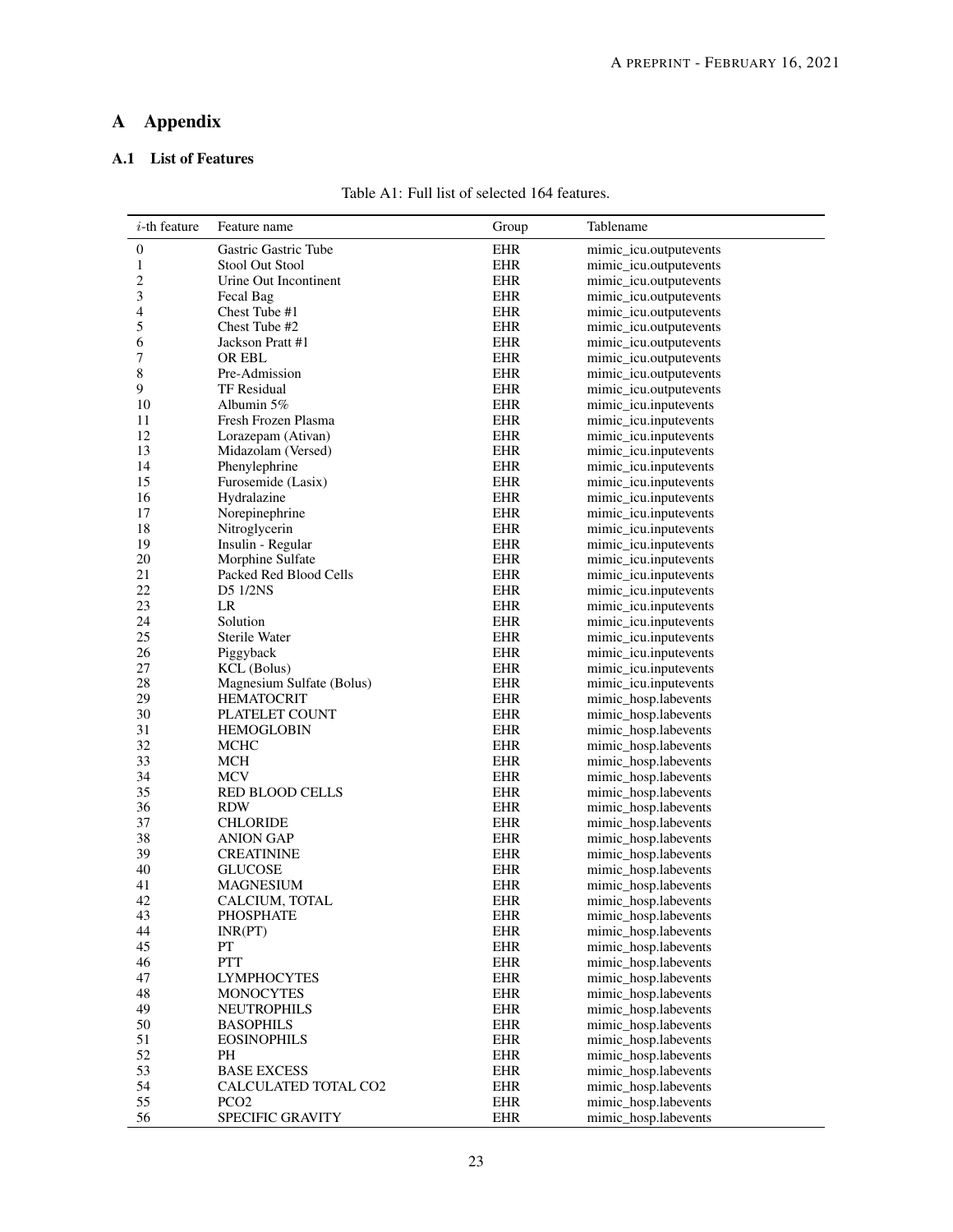| 57  | <b>LACTATE</b>                   | <b>EHR</b> | mimic_hosp.labevents   |
|-----|----------------------------------|------------|------------------------|
| 58  | ALANINE AMINOTRANSFERASE (ALT)   | EHR        | mimic_hosp.labevents   |
| 59  | ASPARATE AMINOTRANSFERASE (AST)  | <b>EHR</b> | mimic_hosp.labevents   |
| 60  | ALKALINE PHOSPHATASE             | EHR        | mimic_hosp.labevents   |
| 61  | ALBUMIN                          | <b>EHR</b> | mimic_hosp.labevents   |
| 62  | ArterialBloodPressurediastolic   | <b>EHR</b> | mimic_icu.chartevents  |
| 63  | ArterialBloodPressuremean        | EHR        | mimic_icu.chartevents  |
|     |                                  |            |                        |
| 64  | RespiratoryRate                  | <b>EHR</b> | mimic_icu.chartevents  |
| 65  | AlarmsOn                         | EHR        | mimic_icu.chartevents  |
| 66  | Minute Volume Alarm-Low          | EHR        | mimic_icu.chartevents  |
| 67  | Peakinsp.Pressure                | <b>EHR</b> | mimic_icu.chartevents  |
| 68  | PEEPset                          | EHR        | mimic_icu.chartevents  |
| 69  | Minute Volume                    | EHR        | mimic_icu.chartevents  |
| 70  | Tidal Volume (observed)          | EHR        | mimic_icu.chartevents  |
| 71  | MinuteVolumeAlarm-High           | EHR        | mimic_icu.chartevents  |
| 72  | MeanAirwayPressure               | EHR        | mimic_icu.chartevents  |
| 73  | <b>Central Venous Pressure</b>   | <b>EHR</b> | mimic_icu.chartevents  |
|     |                                  |            |                        |
| 74  | RespiratoryRate(Set)             | EHR        | mimic_icu.chartevents  |
| 75  | PulmonaryArteryPressuremean      | EHR        | mimic_icu.chartevents  |
| 76  | O <sub>2</sub> Flow              | EHR        | mimic icu.chartevents  |
| 77  | Glucosefingerstick               | EHR        | mimic icu.chartevents  |
| 78  | HeartRateAlarm-Low               | EHR        | mimic icu.chartevents  |
| 79  | PulmonaryArteryPressuresystolic  | <b>EHR</b> | mimic_icu.chartevents  |
| 80  | TidalVolume(set)                 | EHR        | mimic icu.chartevents  |
| 81  | PulmonaryArteryPressurediastolic | EHR        | mimic_icu.chartevents  |
| 82  | SpO2DesatLimit                   | EHR        | mimic_icu.chartevents  |
|     |                                  |            |                        |
| 83  | RespAlarm-High                   | EHR        | mimic_icu.chartevents  |
| 84  | <b>SkinCare</b>                  | EHR        | mimic icu.chartevents  |
| 85  | gcsverbal                        | EHR        | mimic_icu.chartevents  |
| 86  | gcsmotor                         | EHR        | mimic_icu.chartevents  |
| 87  | gcseyes                          | EHR        | mimic_icu.chartevents  |
| 88  | systolic_blood_pressure_abp_mean | EHR        | mimic_icu.chartevents  |
| 89  | heart_rate                       | EHR        | mimic_icu.chartevents  |
| 90  | body_temperature                 | <b>EHR</b> | mimic_icu.chartevents  |
| 91  | pao2                             | EHR        | mimic_hosp.labevents   |
|     | $f{102}$                         |            |                        |
| 92  |                                  | EHR        | mimic_hosp.labevents   |
| 93  | urinary_output_sum               | EHR        | mimic_icu.outputevents |
| 94  | serum_urea_nitrogen_level        | <b>EHR</b> | mimic_hosp.labevents   |
| 95  | white_blood_cells_count_mean     | EHR        | mimic_hosp.labevents   |
| 96  | serum_bicarbonate_level_mean     | EHR        | mimic_hosp.labevents   |
| 97  | sodium_level_mean                | EHR        | mimic_hosp.labevents   |
| 98  | potassium_level_mean             | EHR        | mimic_hosp.labevents   |
| 99  | bilirubin_level                  | <b>EHR</b> | mimic_hosp.labevents   |
| 100 | ie ratio mean                    | <b>EHR</b> | mimic icu.chartevents  |
| 101 | diastolic_blood_pressure_mean    | EHR        | mimic_icu.chartevents  |
|     |                                  |            | mimic icu.chartevents  |
| 102 | arterial_pressure_mean           | <b>EHR</b> |                        |
| 103 | respiratory_rate                 | <b>EHR</b> | mimic_icu.chartevents  |
| 104 | spo2_peripheral                  | EHR        | mimic_icu.chartevents  |
| 105 | glucose                          | EHR        | mimic icu.chartevents  |
| 106 | weight                           | <b>EHR</b> | mimic_icu.chartevents  |
| 107 | height                           | EHR        | mimic_icu.chartevents  |
| 108 | hgb                              | EHR        | mimic_hosp.labevents   |
| 109 | platelet                         | <b>EHR</b> | mimic_hosp.labevents   |
| 110 | chloride                         | EHR        | mimic_hosp.labevents   |
| 111 | creatinine                       | EHR        | mimic_hosp.labevents   |
| 112 | norepinephrine                   | <b>EHR</b> | mimic_icu.chartevents  |
|     |                                  |            |                        |
| 113 | epinephrine                      | EHR        | mimic_icu.chartevents  |
| 114 | phenylephrine                    | EHR        | mimic_icu.chartevents  |
| 115 | vasopressin                      | <b>EHR</b> | mimic_icu.chartevents  |
| 116 | dopamine                         | EHR        | mimic_icu.chartevents  |
| 117 | midazolam                        | EHR        | mimic_icu.chartevents  |
| 118 | fentanyl                         | <b>EHR</b> | mimic_icu.chartevents  |
| 119 | propofol                         | EHR        | mimic_icu.chartevents  |
| 120 | peep                             | EHR        | mimic_hosp.labevents   |
|     |                                  |            |                        |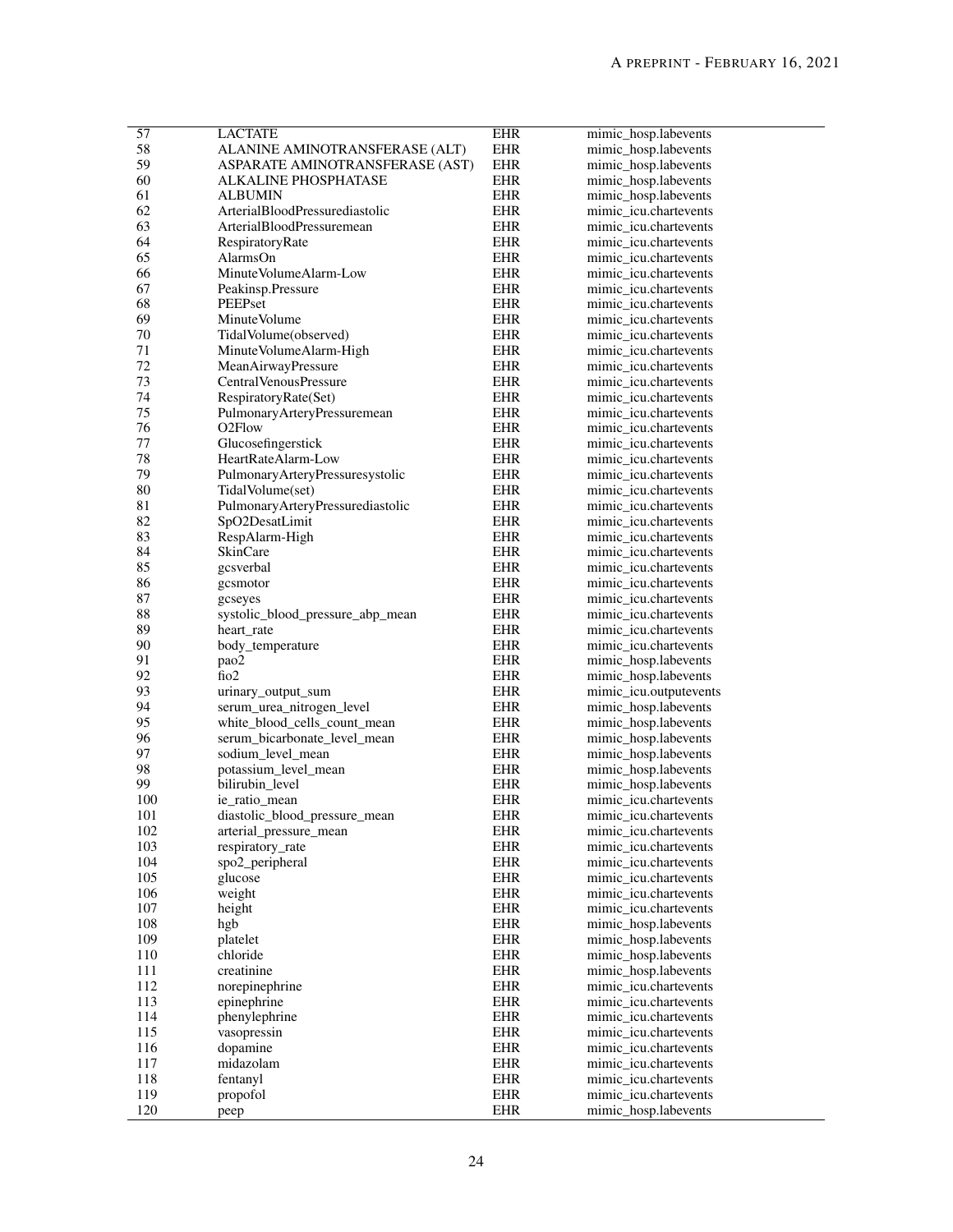| 122<br>Demographic<br>mimic_core.patients, mimic_icu.icustays<br>age<br>123<br><b>AIDS</b><br>Comorbidity<br>mimic_hosp.diagnoses_icd<br>124<br><b>HEM</b><br>Comorbidity<br>mimic_hosp.diagnoses_icd<br><b>METS</b><br>125<br>Comorbidity<br>mimic_hosp.diagnoses_icd<br>126<br>Admission<br>mimic core.admissions<br>AdmissionType_mimic3_processed<br>127<br>Demographic<br>mimic_core.patients<br>gender<br>128<br>admission_type<br>Admission<br>mimic core.admissions<br>129<br>admission_location<br>Admission<br>mimic_core.admissions<br>130<br>insurance<br>Admission<br>mimic_core.admissions<br>131<br>Demographic<br>mimic_core.admissions<br>language<br>132<br>Demographic<br>marital_status<br>mimic_core.admissions<br>133<br>Demographic<br>mimic core.admissions<br>ethnicity<br>134<br>Comorbidity<br>congestive_heart_failure<br>mimic_hosp.diagnoses_icd<br>135<br>cardiac_arrhythmias<br>Comorbidity<br>mimic_hosp.diagnoses_icd<br>136<br>valvular disease<br>Comorbidity<br>mimic_hosp.diagnoses_icd<br>137<br>Comorbidity<br>pulmonary_circulation<br>mimic_hosp.diagnoses_icd<br>138<br>peripheral_vascular<br>Comorbidity<br>mimic_hosp.diagnoses_icd<br>139<br>hypertension<br>Comorbidity<br>mimic_hosp.diagnoses_icd<br>140<br>paralysis<br>Comorbidity<br>mimic_hosp.diagnoses_icd<br>Comorbidity<br>141<br>other_neurological<br>mimic_hosp.diagnoses_icd<br>142<br>chronic_pulmonary<br>Comorbidity<br>mimic_hosp.diagnoses_icd<br>143<br>diabetes_uncomplicated<br>Comorbidity<br>mimic_hosp.diagnoses_icd<br>diabetes_complicated<br>Comorbidity<br>mimic_hosp.diagnoses_icd<br>144<br>145<br>hypothyroidism<br>Comorbidity<br>mimic_hosp.diagnoses_icd<br>renal_failure<br>146<br>Comorbidity<br>mimic_hosp.diagnoses_icd<br>liver_disease<br>147<br>Comorbidity<br>mimic_hosp.diagnoses_icd<br>148<br>peptic_ulcer<br>Comorbidity<br>mimic_hosp.diagnoses_icd<br>149<br>aids<br>Comorbidity<br>mimic_hosp.diagnoses_icd<br>150<br>Comorbidity<br>lymphoma<br>mimic_hosp.diagnoses_icd<br>151<br>metastatic_cancer<br>Comorbidity<br>mimic_hosp.diagnoses_icd<br>152<br>Comorbidity<br>mimic_hosp.diagnoses_icd<br>solid tumor<br>153<br>rheumatoid arthritis<br>Comorbidity<br>mimic_hosp.diagnoses_icd<br>154<br>coagulopathy<br>Comorbidity<br>mimic_hosp.diagnoses_icd<br>155<br>obesity<br>Comorbidity<br>mimic_hosp.diagnoses_icd<br>156<br>weight_loss<br>Comorbidity<br>mimic_hosp.diagnoses_icd<br>fluid_electrolyte<br>Comorbidity<br>157<br>mimic_hosp.diagnoses_icd<br>158<br>blood_loss_anemia<br>Comorbidity<br>mimic_hosp.diagnoses_icd<br>159<br>deficiency_anemias<br>Comorbidity<br>mimic_hosp.diagnoses_icd<br>160<br>alcohol_abuse<br>Comorbidity<br>mimic_hosp.diagnoses_icd<br>Comorbidity<br>161<br>drug_abuse<br>mimic_hosp.diagnoses_icd<br>162<br>psychoses<br>Comorbidity<br>mimic_hosp.diagnoses_icd<br>163<br>Comorbidity<br>depression<br>mimic_hosp.diagnoses_icd |                  |    |            |                      |
|---------------------------------------------------------------------------------------------------------------------------------------------------------------------------------------------------------------------------------------------------------------------------------------------------------------------------------------------------------------------------------------------------------------------------------------------------------------------------------------------------------------------------------------------------------------------------------------------------------------------------------------------------------------------------------------------------------------------------------------------------------------------------------------------------------------------------------------------------------------------------------------------------------------------------------------------------------------------------------------------------------------------------------------------------------------------------------------------------------------------------------------------------------------------------------------------------------------------------------------------------------------------------------------------------------------------------------------------------------------------------------------------------------------------------------------------------------------------------------------------------------------------------------------------------------------------------------------------------------------------------------------------------------------------------------------------------------------------------------------------------------------------------------------------------------------------------------------------------------------------------------------------------------------------------------------------------------------------------------------------------------------------------------------------------------------------------------------------------------------------------------------------------------------------------------------------------------------------------------------------------------------------------------------------------------------------------------------------------------------------------------------------------------------------------------------------------------------------------------------------------------------------------------------------------------------------------------------------------------------------------------------------------------------------------------------------------------------------------------------------------------------------------------------------------------------------------------------------------------------------------------------------------------------------------------------|------------------|----|------------|----------------------|
|                                                                                                                                                                                                                                                                                                                                                                                                                                                                                                                                                                                                                                                                                                                                                                                                                                                                                                                                                                                                                                                                                                                                                                                                                                                                                                                                                                                                                                                                                                                                                                                                                                                                                                                                                                                                                                                                                                                                                                                                                                                                                                                                                                                                                                                                                                                                                                                                                                                                                                                                                                                                                                                                                                                                                                                                                                                                                                                                       | $\overline{121}$ | ph | <b>EHR</b> | mimic_hosp.labevents |
|                                                                                                                                                                                                                                                                                                                                                                                                                                                                                                                                                                                                                                                                                                                                                                                                                                                                                                                                                                                                                                                                                                                                                                                                                                                                                                                                                                                                                                                                                                                                                                                                                                                                                                                                                                                                                                                                                                                                                                                                                                                                                                                                                                                                                                                                                                                                                                                                                                                                                                                                                                                                                                                                                                                                                                                                                                                                                                                                       |                  |    |            |                      |
|                                                                                                                                                                                                                                                                                                                                                                                                                                                                                                                                                                                                                                                                                                                                                                                                                                                                                                                                                                                                                                                                                                                                                                                                                                                                                                                                                                                                                                                                                                                                                                                                                                                                                                                                                                                                                                                                                                                                                                                                                                                                                                                                                                                                                                                                                                                                                                                                                                                                                                                                                                                                                                                                                                                                                                                                                                                                                                                                       |                  |    |            |                      |
|                                                                                                                                                                                                                                                                                                                                                                                                                                                                                                                                                                                                                                                                                                                                                                                                                                                                                                                                                                                                                                                                                                                                                                                                                                                                                                                                                                                                                                                                                                                                                                                                                                                                                                                                                                                                                                                                                                                                                                                                                                                                                                                                                                                                                                                                                                                                                                                                                                                                                                                                                                                                                                                                                                                                                                                                                                                                                                                                       |                  |    |            |                      |
|                                                                                                                                                                                                                                                                                                                                                                                                                                                                                                                                                                                                                                                                                                                                                                                                                                                                                                                                                                                                                                                                                                                                                                                                                                                                                                                                                                                                                                                                                                                                                                                                                                                                                                                                                                                                                                                                                                                                                                                                                                                                                                                                                                                                                                                                                                                                                                                                                                                                                                                                                                                                                                                                                                                                                                                                                                                                                                                                       |                  |    |            |                      |
|                                                                                                                                                                                                                                                                                                                                                                                                                                                                                                                                                                                                                                                                                                                                                                                                                                                                                                                                                                                                                                                                                                                                                                                                                                                                                                                                                                                                                                                                                                                                                                                                                                                                                                                                                                                                                                                                                                                                                                                                                                                                                                                                                                                                                                                                                                                                                                                                                                                                                                                                                                                                                                                                                                                                                                                                                                                                                                                                       |                  |    |            |                      |
|                                                                                                                                                                                                                                                                                                                                                                                                                                                                                                                                                                                                                                                                                                                                                                                                                                                                                                                                                                                                                                                                                                                                                                                                                                                                                                                                                                                                                                                                                                                                                                                                                                                                                                                                                                                                                                                                                                                                                                                                                                                                                                                                                                                                                                                                                                                                                                                                                                                                                                                                                                                                                                                                                                                                                                                                                                                                                                                                       |                  |    |            |                      |
|                                                                                                                                                                                                                                                                                                                                                                                                                                                                                                                                                                                                                                                                                                                                                                                                                                                                                                                                                                                                                                                                                                                                                                                                                                                                                                                                                                                                                                                                                                                                                                                                                                                                                                                                                                                                                                                                                                                                                                                                                                                                                                                                                                                                                                                                                                                                                                                                                                                                                                                                                                                                                                                                                                                                                                                                                                                                                                                                       |                  |    |            |                      |
|                                                                                                                                                                                                                                                                                                                                                                                                                                                                                                                                                                                                                                                                                                                                                                                                                                                                                                                                                                                                                                                                                                                                                                                                                                                                                                                                                                                                                                                                                                                                                                                                                                                                                                                                                                                                                                                                                                                                                                                                                                                                                                                                                                                                                                                                                                                                                                                                                                                                                                                                                                                                                                                                                                                                                                                                                                                                                                                                       |                  |    |            |                      |
|                                                                                                                                                                                                                                                                                                                                                                                                                                                                                                                                                                                                                                                                                                                                                                                                                                                                                                                                                                                                                                                                                                                                                                                                                                                                                                                                                                                                                                                                                                                                                                                                                                                                                                                                                                                                                                                                                                                                                                                                                                                                                                                                                                                                                                                                                                                                                                                                                                                                                                                                                                                                                                                                                                                                                                                                                                                                                                                                       |                  |    |            |                      |
|                                                                                                                                                                                                                                                                                                                                                                                                                                                                                                                                                                                                                                                                                                                                                                                                                                                                                                                                                                                                                                                                                                                                                                                                                                                                                                                                                                                                                                                                                                                                                                                                                                                                                                                                                                                                                                                                                                                                                                                                                                                                                                                                                                                                                                                                                                                                                                                                                                                                                                                                                                                                                                                                                                                                                                                                                                                                                                                                       |                  |    |            |                      |
|                                                                                                                                                                                                                                                                                                                                                                                                                                                                                                                                                                                                                                                                                                                                                                                                                                                                                                                                                                                                                                                                                                                                                                                                                                                                                                                                                                                                                                                                                                                                                                                                                                                                                                                                                                                                                                                                                                                                                                                                                                                                                                                                                                                                                                                                                                                                                                                                                                                                                                                                                                                                                                                                                                                                                                                                                                                                                                                                       |                  |    |            |                      |
|                                                                                                                                                                                                                                                                                                                                                                                                                                                                                                                                                                                                                                                                                                                                                                                                                                                                                                                                                                                                                                                                                                                                                                                                                                                                                                                                                                                                                                                                                                                                                                                                                                                                                                                                                                                                                                                                                                                                                                                                                                                                                                                                                                                                                                                                                                                                                                                                                                                                                                                                                                                                                                                                                                                                                                                                                                                                                                                                       |                  |    |            |                      |
|                                                                                                                                                                                                                                                                                                                                                                                                                                                                                                                                                                                                                                                                                                                                                                                                                                                                                                                                                                                                                                                                                                                                                                                                                                                                                                                                                                                                                                                                                                                                                                                                                                                                                                                                                                                                                                                                                                                                                                                                                                                                                                                                                                                                                                                                                                                                                                                                                                                                                                                                                                                                                                                                                                                                                                                                                                                                                                                                       |                  |    |            |                      |
|                                                                                                                                                                                                                                                                                                                                                                                                                                                                                                                                                                                                                                                                                                                                                                                                                                                                                                                                                                                                                                                                                                                                                                                                                                                                                                                                                                                                                                                                                                                                                                                                                                                                                                                                                                                                                                                                                                                                                                                                                                                                                                                                                                                                                                                                                                                                                                                                                                                                                                                                                                                                                                                                                                                                                                                                                                                                                                                                       |                  |    |            |                      |
|                                                                                                                                                                                                                                                                                                                                                                                                                                                                                                                                                                                                                                                                                                                                                                                                                                                                                                                                                                                                                                                                                                                                                                                                                                                                                                                                                                                                                                                                                                                                                                                                                                                                                                                                                                                                                                                                                                                                                                                                                                                                                                                                                                                                                                                                                                                                                                                                                                                                                                                                                                                                                                                                                                                                                                                                                                                                                                                                       |                  |    |            |                      |
|                                                                                                                                                                                                                                                                                                                                                                                                                                                                                                                                                                                                                                                                                                                                                                                                                                                                                                                                                                                                                                                                                                                                                                                                                                                                                                                                                                                                                                                                                                                                                                                                                                                                                                                                                                                                                                                                                                                                                                                                                                                                                                                                                                                                                                                                                                                                                                                                                                                                                                                                                                                                                                                                                                                                                                                                                                                                                                                                       |                  |    |            |                      |
|                                                                                                                                                                                                                                                                                                                                                                                                                                                                                                                                                                                                                                                                                                                                                                                                                                                                                                                                                                                                                                                                                                                                                                                                                                                                                                                                                                                                                                                                                                                                                                                                                                                                                                                                                                                                                                                                                                                                                                                                                                                                                                                                                                                                                                                                                                                                                                                                                                                                                                                                                                                                                                                                                                                                                                                                                                                                                                                                       |                  |    |            |                      |
|                                                                                                                                                                                                                                                                                                                                                                                                                                                                                                                                                                                                                                                                                                                                                                                                                                                                                                                                                                                                                                                                                                                                                                                                                                                                                                                                                                                                                                                                                                                                                                                                                                                                                                                                                                                                                                                                                                                                                                                                                                                                                                                                                                                                                                                                                                                                                                                                                                                                                                                                                                                                                                                                                                                                                                                                                                                                                                                                       |                  |    |            |                      |
|                                                                                                                                                                                                                                                                                                                                                                                                                                                                                                                                                                                                                                                                                                                                                                                                                                                                                                                                                                                                                                                                                                                                                                                                                                                                                                                                                                                                                                                                                                                                                                                                                                                                                                                                                                                                                                                                                                                                                                                                                                                                                                                                                                                                                                                                                                                                                                                                                                                                                                                                                                                                                                                                                                                                                                                                                                                                                                                                       |                  |    |            |                      |
|                                                                                                                                                                                                                                                                                                                                                                                                                                                                                                                                                                                                                                                                                                                                                                                                                                                                                                                                                                                                                                                                                                                                                                                                                                                                                                                                                                                                                                                                                                                                                                                                                                                                                                                                                                                                                                                                                                                                                                                                                                                                                                                                                                                                                                                                                                                                                                                                                                                                                                                                                                                                                                                                                                                                                                                                                                                                                                                                       |                  |    |            |                      |
|                                                                                                                                                                                                                                                                                                                                                                                                                                                                                                                                                                                                                                                                                                                                                                                                                                                                                                                                                                                                                                                                                                                                                                                                                                                                                                                                                                                                                                                                                                                                                                                                                                                                                                                                                                                                                                                                                                                                                                                                                                                                                                                                                                                                                                                                                                                                                                                                                                                                                                                                                                                                                                                                                                                                                                                                                                                                                                                                       |                  |    |            |                      |
|                                                                                                                                                                                                                                                                                                                                                                                                                                                                                                                                                                                                                                                                                                                                                                                                                                                                                                                                                                                                                                                                                                                                                                                                                                                                                                                                                                                                                                                                                                                                                                                                                                                                                                                                                                                                                                                                                                                                                                                                                                                                                                                                                                                                                                                                                                                                                                                                                                                                                                                                                                                                                                                                                                                                                                                                                                                                                                                                       |                  |    |            |                      |
|                                                                                                                                                                                                                                                                                                                                                                                                                                                                                                                                                                                                                                                                                                                                                                                                                                                                                                                                                                                                                                                                                                                                                                                                                                                                                                                                                                                                                                                                                                                                                                                                                                                                                                                                                                                                                                                                                                                                                                                                                                                                                                                                                                                                                                                                                                                                                                                                                                                                                                                                                                                                                                                                                                                                                                                                                                                                                                                                       |                  |    |            |                      |
|                                                                                                                                                                                                                                                                                                                                                                                                                                                                                                                                                                                                                                                                                                                                                                                                                                                                                                                                                                                                                                                                                                                                                                                                                                                                                                                                                                                                                                                                                                                                                                                                                                                                                                                                                                                                                                                                                                                                                                                                                                                                                                                                                                                                                                                                                                                                                                                                                                                                                                                                                                                                                                                                                                                                                                                                                                                                                                                                       |                  |    |            |                      |
|                                                                                                                                                                                                                                                                                                                                                                                                                                                                                                                                                                                                                                                                                                                                                                                                                                                                                                                                                                                                                                                                                                                                                                                                                                                                                                                                                                                                                                                                                                                                                                                                                                                                                                                                                                                                                                                                                                                                                                                                                                                                                                                                                                                                                                                                                                                                                                                                                                                                                                                                                                                                                                                                                                                                                                                                                                                                                                                                       |                  |    |            |                      |
|                                                                                                                                                                                                                                                                                                                                                                                                                                                                                                                                                                                                                                                                                                                                                                                                                                                                                                                                                                                                                                                                                                                                                                                                                                                                                                                                                                                                                                                                                                                                                                                                                                                                                                                                                                                                                                                                                                                                                                                                                                                                                                                                                                                                                                                                                                                                                                                                                                                                                                                                                                                                                                                                                                                                                                                                                                                                                                                                       |                  |    |            |                      |
|                                                                                                                                                                                                                                                                                                                                                                                                                                                                                                                                                                                                                                                                                                                                                                                                                                                                                                                                                                                                                                                                                                                                                                                                                                                                                                                                                                                                                                                                                                                                                                                                                                                                                                                                                                                                                                                                                                                                                                                                                                                                                                                                                                                                                                                                                                                                                                                                                                                                                                                                                                                                                                                                                                                                                                                                                                                                                                                                       |                  |    |            |                      |
|                                                                                                                                                                                                                                                                                                                                                                                                                                                                                                                                                                                                                                                                                                                                                                                                                                                                                                                                                                                                                                                                                                                                                                                                                                                                                                                                                                                                                                                                                                                                                                                                                                                                                                                                                                                                                                                                                                                                                                                                                                                                                                                                                                                                                                                                                                                                                                                                                                                                                                                                                                                                                                                                                                                                                                                                                                                                                                                                       |                  |    |            |                      |
|                                                                                                                                                                                                                                                                                                                                                                                                                                                                                                                                                                                                                                                                                                                                                                                                                                                                                                                                                                                                                                                                                                                                                                                                                                                                                                                                                                                                                                                                                                                                                                                                                                                                                                                                                                                                                                                                                                                                                                                                                                                                                                                                                                                                                                                                                                                                                                                                                                                                                                                                                                                                                                                                                                                                                                                                                                                                                                                                       |                  |    |            |                      |
|                                                                                                                                                                                                                                                                                                                                                                                                                                                                                                                                                                                                                                                                                                                                                                                                                                                                                                                                                                                                                                                                                                                                                                                                                                                                                                                                                                                                                                                                                                                                                                                                                                                                                                                                                                                                                                                                                                                                                                                                                                                                                                                                                                                                                                                                                                                                                                                                                                                                                                                                                                                                                                                                                                                                                                                                                                                                                                                                       |                  |    |            |                      |
|                                                                                                                                                                                                                                                                                                                                                                                                                                                                                                                                                                                                                                                                                                                                                                                                                                                                                                                                                                                                                                                                                                                                                                                                                                                                                                                                                                                                                                                                                                                                                                                                                                                                                                                                                                                                                                                                                                                                                                                                                                                                                                                                                                                                                                                                                                                                                                                                                                                                                                                                                                                                                                                                                                                                                                                                                                                                                                                                       |                  |    |            |                      |
|                                                                                                                                                                                                                                                                                                                                                                                                                                                                                                                                                                                                                                                                                                                                                                                                                                                                                                                                                                                                                                                                                                                                                                                                                                                                                                                                                                                                                                                                                                                                                                                                                                                                                                                                                                                                                                                                                                                                                                                                                                                                                                                                                                                                                                                                                                                                                                                                                                                                                                                                                                                                                                                                                                                                                                                                                                                                                                                                       |                  |    |            |                      |
|                                                                                                                                                                                                                                                                                                                                                                                                                                                                                                                                                                                                                                                                                                                                                                                                                                                                                                                                                                                                                                                                                                                                                                                                                                                                                                                                                                                                                                                                                                                                                                                                                                                                                                                                                                                                                                                                                                                                                                                                                                                                                                                                                                                                                                                                                                                                                                                                                                                                                                                                                                                                                                                                                                                                                                                                                                                                                                                                       |                  |    |            |                      |
|                                                                                                                                                                                                                                                                                                                                                                                                                                                                                                                                                                                                                                                                                                                                                                                                                                                                                                                                                                                                                                                                                                                                                                                                                                                                                                                                                                                                                                                                                                                                                                                                                                                                                                                                                                                                                                                                                                                                                                                                                                                                                                                                                                                                                                                                                                                                                                                                                                                                                                                                                                                                                                                                                                                                                                                                                                                                                                                                       |                  |    |            |                      |
|                                                                                                                                                                                                                                                                                                                                                                                                                                                                                                                                                                                                                                                                                                                                                                                                                                                                                                                                                                                                                                                                                                                                                                                                                                                                                                                                                                                                                                                                                                                                                                                                                                                                                                                                                                                                                                                                                                                                                                                                                                                                                                                                                                                                                                                                                                                                                                                                                                                                                                                                                                                                                                                                                                                                                                                                                                                                                                                                       |                  |    |            |                      |
|                                                                                                                                                                                                                                                                                                                                                                                                                                                                                                                                                                                                                                                                                                                                                                                                                                                                                                                                                                                                                                                                                                                                                                                                                                                                                                                                                                                                                                                                                                                                                                                                                                                                                                                                                                                                                                                                                                                                                                                                                                                                                                                                                                                                                                                                                                                                                                                                                                                                                                                                                                                                                                                                                                                                                                                                                                                                                                                                       |                  |    |            |                      |
|                                                                                                                                                                                                                                                                                                                                                                                                                                                                                                                                                                                                                                                                                                                                                                                                                                                                                                                                                                                                                                                                                                                                                                                                                                                                                                                                                                                                                                                                                                                                                                                                                                                                                                                                                                                                                                                                                                                                                                                                                                                                                                                                                                                                                                                                                                                                                                                                                                                                                                                                                                                                                                                                                                                                                                                                                                                                                                                                       |                  |    |            |                      |
|                                                                                                                                                                                                                                                                                                                                                                                                                                                                                                                                                                                                                                                                                                                                                                                                                                                                                                                                                                                                                                                                                                                                                                                                                                                                                                                                                                                                                                                                                                                                                                                                                                                                                                                                                                                                                                                                                                                                                                                                                                                                                                                                                                                                                                                                                                                                                                                                                                                                                                                                                                                                                                                                                                                                                                                                                                                                                                                                       |                  |    |            |                      |
|                                                                                                                                                                                                                                                                                                                                                                                                                                                                                                                                                                                                                                                                                                                                                                                                                                                                                                                                                                                                                                                                                                                                                                                                                                                                                                                                                                                                                                                                                                                                                                                                                                                                                                                                                                                                                                                                                                                                                                                                                                                                                                                                                                                                                                                                                                                                                                                                                                                                                                                                                                                                                                                                                                                                                                                                                                                                                                                                       |                  |    |            |                      |
|                                                                                                                                                                                                                                                                                                                                                                                                                                                                                                                                                                                                                                                                                                                                                                                                                                                                                                                                                                                                                                                                                                                                                                                                                                                                                                                                                                                                                                                                                                                                                                                                                                                                                                                                                                                                                                                                                                                                                                                                                                                                                                                                                                                                                                                                                                                                                                                                                                                                                                                                                                                                                                                                                                                                                                                                                                                                                                                                       |                  |    |            |                      |
|                                                                                                                                                                                                                                                                                                                                                                                                                                                                                                                                                                                                                                                                                                                                                                                                                                                                                                                                                                                                                                                                                                                                                                                                                                                                                                                                                                                                                                                                                                                                                                                                                                                                                                                                                                                                                                                                                                                                                                                                                                                                                                                                                                                                                                                                                                                                                                                                                                                                                                                                                                                                                                                                                                                                                                                                                                                                                                                                       |                  |    |            |                      |
|                                                                                                                                                                                                                                                                                                                                                                                                                                                                                                                                                                                                                                                                                                                                                                                                                                                                                                                                                                                                                                                                                                                                                                                                                                                                                                                                                                                                                                                                                                                                                                                                                                                                                                                                                                                                                                                                                                                                                                                                                                                                                                                                                                                                                                                                                                                                                                                                                                                                                                                                                                                                                                                                                                                                                                                                                                                                                                                                       |                  |    |            |                      |

## A.2 Distributions of Demographic, Admission, and Comorbidity Features

<span id="page-24-0"></span>Table A2: Distributions of demographic, admission and comorbidity features grouped by the in-hospital mortality label.

| Feature                        | Value Name                    | In-hospital Mortality $= 0$ | In-hospital Mortality $= 1$ | All                 |
|--------------------------------|-------------------------------|-----------------------------|-----------------------------|---------------------|
| age                            | $[.25, .50, .75]$ quantile    | 54.51, 66.63, 77.94         | 62.14, 74.44, 84.20         | 55.02, 67.13, 78.59 |
| <b>AIDS</b>                    | Negative                      | 99.57% [39644]              | 99.50% [3172]               | 99.56% [42816]      |
|                                | Positive                      | 0.43% [173]                 | $0.50\%$ [16]               | 0.44% [189]         |
| <b>HEM</b>                     | Negative                      | 97.67% [38890]              | 94.76% [3021]               | 97.46% [41911]      |
|                                | Positive                      | 2.33% [927]                 | 5.24% [167]                 | 2.54% [1094]        |
| <b>METS</b>                    | Negative                      | 94.81% [37749]              | 86.89% [2770]               | 94.22% [40519]      |
|                                | Positive                      | 5.19% [2068]                | 13.11% [418]                | 5.78% [2486]        |
| AdmissionType mimic3 processed | medical                       | 68.17% [27145]              | 83.28% [2655]               | 69.29% [29800]      |
|                                | scheduled                     | 3.57% [1420]                | $0.44\%$ [14]               | 3.33% [1434]        |
|                                | unscheduled                   | 28.26% [11252]              | 16.28% [519]                | 27.37% [11771]      |
| gender                         | F                             | 43.81% [17443]              | 47.15% [1503]               | 44.06% [18946]      |
|                                | M                             | 56.19% [22374]              | 52.85% [1685]               | 55.94% [24059]      |
| admission type                 | <b>AMBULATORY OBSERVATION</b> | $0.02\%$ [7]                | $0.00\%$ [0]                | $0.02\%$ [7]        |
|                                | DIRECT EMER.                  | 3.56% [1418]                | 3.23% [103]                 | 3.54% [1521]        |
|                                | <b>DIRECT OBSERVATION</b>     | $0.09\%$ [37]               | $0.06\%$ [2]                | $0.09\%$ [39]       |
|                                | <b>ELECTIVE</b>               | 4.39% [1749]                | $0.78\%$ [25]               | 4.13% [1774]        |
|                                | <b>EU OBSERVATION</b>         | $0.22\%$ [86]               | $0.03\%$ [1]                | $0.20\%$ [87]       |
|                                | EW EMER.                      | 50.37% [20057]              | 61.48% [1960]               | 51.20% [22017]      |
|                                | <b>OBSERVATION ADMIT</b>      | 10.53% [4192]               | 10.04% [320]                | 10.49% [4512]       |